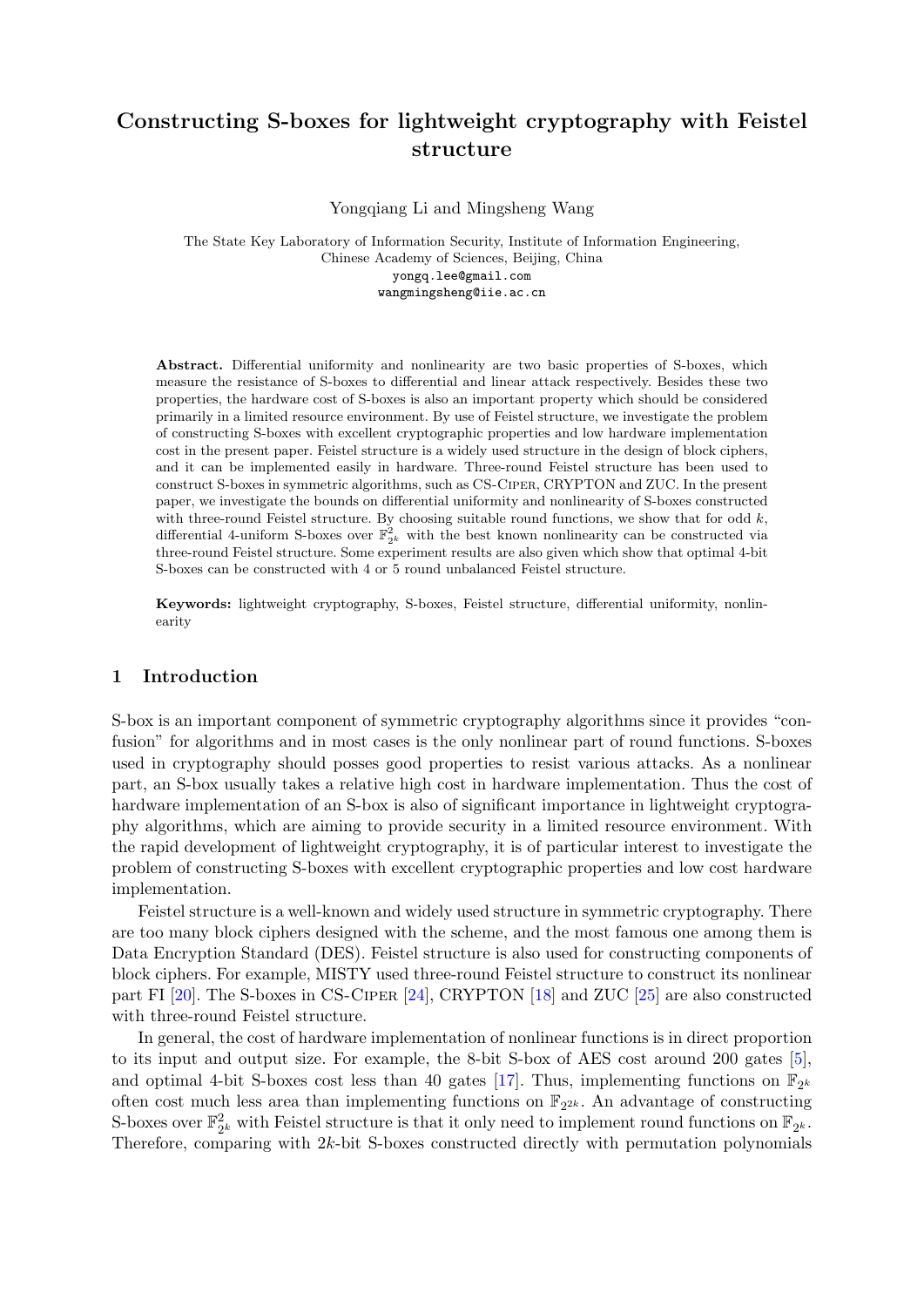over  $\mathbb{F}_{2^{2k}}$ , S-boxes over  $\mathbb{F}_2^2$  $2\over 2^k$  constructed via Feistel structure with round functions on  $\mathbb{F}_{2^k}$  cost much less area in hardware implementation.

However, the best cryptographic performance of S-boxes constructed with Feistel structure is not known clearly. Differential uniformity and nonlinearity are two basic properties of Sboxes, which measure the resistance of S-boxes to differential and linear attack respectively. S-boxes with lower differential uniformity and higher nonlinearity posses better resistance to differential and linear attack. Then it is interesting to investigate the lower bound and upper bound of differential uniformity and nonlinearity of S-boxes constructed with Feistel structure respectively.

There are already some work on the provable security of Feistel structure, such as [\[19,](#page-15-6)[21\]](#page-15-7). Based on the assumption that round keys are independent and uniformly random, it is proven that the average differential uniformity of all permutations constructed via r-round ( $r \geq 3$ ) Feistel structure with round permutation  $f$  and all possible round keys is less than or equal to  $\Delta(f)^2$  [\[21\]](#page-15-7). Note that the bound is an average bound over all round keys, then for some fixed round keys, the differential uniformity of the corresponding permutation may larger than the above bound. This has been verified with experiment results in [\[1\]](#page-15-8).

In the present paper, we mainly investigate the problem of constructing S-boxes with low differential uniformity, high nonlinearity and easy hardware implementation by use of Feistel structure. Without any statistical assumptions, we investigate the lower bound and upper bound of S-boxes constructed with three-round Feistel structure. We show that differential 4-uniform permutations with the best known nonlinearity can be constructed with three-round Feistel structure. It is also shown that optimal 4-bit S-boxes can be constructed with 4 and 5 round unbalanced Feistel structure.

The paper is organized as follows. In Sect. [2,](#page-1-0) some preliminaries are given. In Sect. [3,](#page-2-0) the bound on differential uniformity and nonlinearity of S-boxes constructed with three-round Feistel structure is characterized. In Sect. [4,](#page-5-0) a class of differential 4-uniform permutations with the best known nonlinearity over  $\mathbb{F}_{2^{2k}}$  for odd k is constructed via three-round Feistel structure. In Sect. [5,](#page-12-0) it is shown that optimal 4-bit S-boxes can be constructed with unbalanced Feistel structure. A conclusion is given in Sect. [6.](#page-14-0)

### <span id="page-1-0"></span>2 Preliminaries

An S-box with *n*-bit input and output can be represented by a polynomial on the finite field  $\mathbb{F}_{2^n}$ . First, we introduce the definitions of differential uniformity, nonlinearity and algebraic degree.

**Definition 1.** [\[22\]](#page-15-9) Let  $F(x) \in \mathbb{F}_{2^n}[x]$ . The differential uniformity of  $F(x)$  is defined as

$$
\Delta(F) = \max\{|R_F(a,b)| : a \in \mathbb{F}_{2^n}^*, b \in \mathbb{F}_{2^n}\},\
$$

where  $R_F(a, b)$  means the set of solutions of equation  $F(x) + F(x + a) = b$  in  $\mathbb{F}_{2^n}$ .

 $F(x)$  is called differential  $\delta$ -uniform when  $\Delta(F) = \delta$ . It is easy to see that the lower bound on differential uniformity of  $F(x) \in \mathbb{F}_{2^n}[x]$  is 2. Differential 2-uniform functions are called almost perfect nonlinear (APN). The differential spectrum is the set  $\{|R_F(a,b)| : a \in \mathbb{F}_{2^n}^*, b \in \mathbb{F}_{2^n}\}.$ 

**Definition 2.** Let  $F(x) \in \mathbb{F}_{2^n}[x]$ . The minimum distance of the components of  $F(x)$  and all affine Boolean functions on n variables is called the nonlinearity of  $F(x)$ . It is denoted by  $\mathcal{N}\mathcal{L}(F)$ and can be computed as follows

$$
\mathcal{NL}(F) = 2^{n-1} - \frac{1}{2}\Lambda(F),
$$

where  $\Lambda(F) = \max\{|\lambda_F(a, b)| : a \in \mathbb{F}_{2^n}, b \in \mathbb{F}_{2^n}^*\}$  and  $\lambda_F(a, b) = \sum_{x \in \mathbb{F}_{2^n}} (-1)^{\text{Tr}(bF(x) + ax)}$ .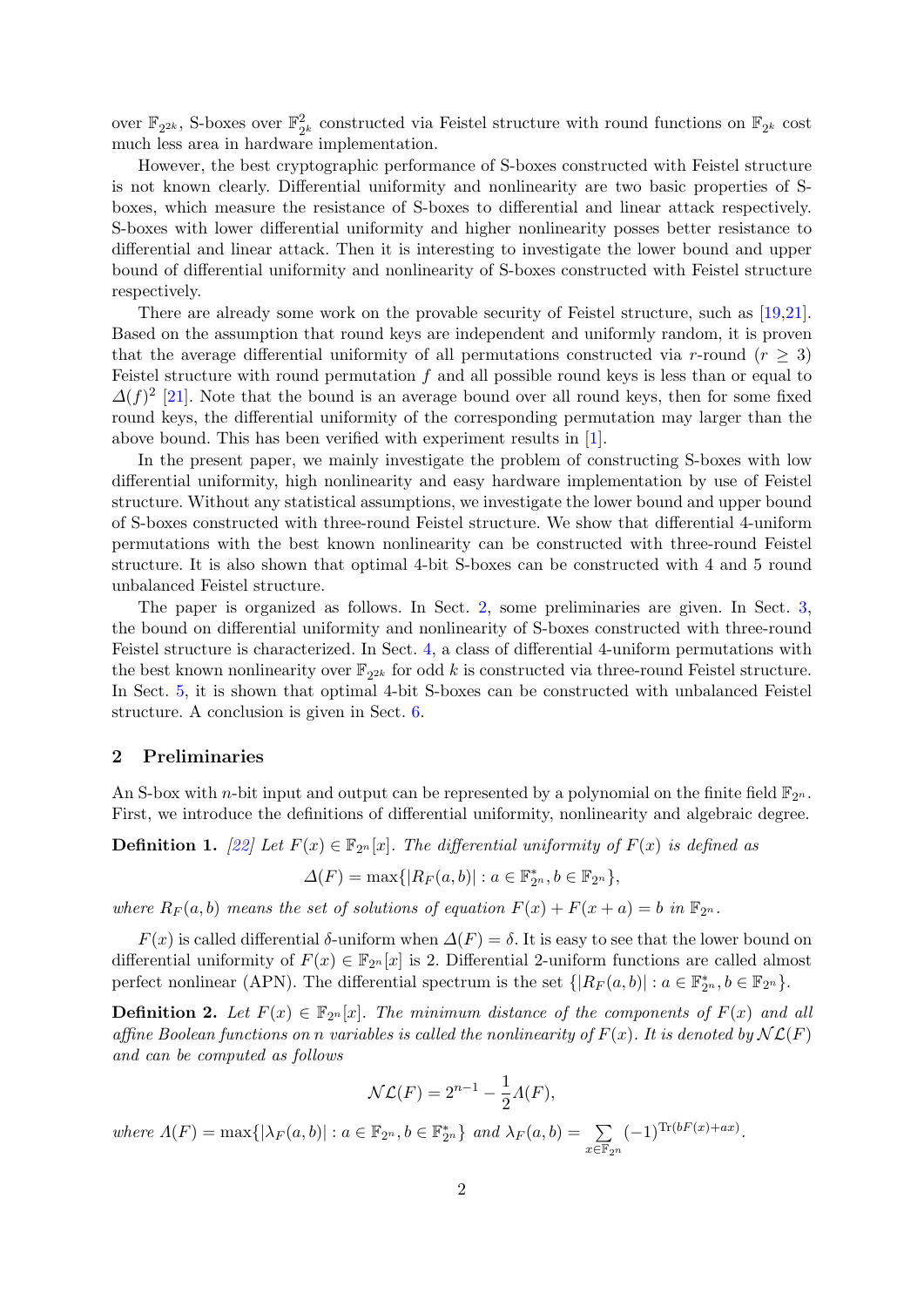

<span id="page-2-1"></span>Fig. 1. An S-box constructed with three-round Feistel structure

For odd n and  $F(x) \in \mathbb{F}_{2^n}[x]$ , it holds that  $\mathcal{NL}(F) \leq 2^{n-1} - 2^{\frac{n-1}{2}}$  [\[10\]](#page-15-10). For even n and  $F(x) \in \mathbb{F}_{2^n}[x]$ , the upper bound on the nonlinearity of  $F(x)$  is still open, and the best known nonlinearity is  $2^{n-1} - 2^{\frac{n}{2}}$  [\[11\]](#page-15-11).

**Definition 3.** The algebraic degree of  $G(x) =$  $\sum_{n=1}^{n}$  $j=0$  $c_jx^j \in \mathbb{F}_{2^n}[x]$ , which is denoted by  $d^{\circ}(G)$ , equals the maximum hamming weight of binary expansion of j with  $c_j \neq 0$ . In other words,  $d^{\circ}(G) = \max_{j,c_j \neq 0} {\{\omega_2(j)\}}$ , where  $\omega_2(j)$  means the number of nonzero terms in the binary expansion of j.

For other cryptographic properties of Boolean functions and vectorial Boolean functions, one can see [\[8](#page-15-12)[,9\]](#page-15-13) for more details.

### <span id="page-2-0"></span>3 On properties of S-boxes constructed with three-round Feistel structure

Throughout this section, we consider S-boxes constructed with three-round Feistel structure as in Figure [1.](#page-2-1) Let  $P_i(x) \in \mathbb{F}_{2^k}[x], 1 \leq i \leq 3$ . Then an S-box over  $\mathbb{F}_2^2$  $2^2_{2^k}$  constructed as in Figure [1](#page-2-1) can be characterized as

$$
F(x,y) = (x + P_1(y) + P_3(y + P_2(x + P_1(y))), y + P_2(x + P_1(y))).
$$

We also write  $F(x, y)$  as  $F_{P_1, P_2, P_3}(x, y)$  when the sequence of round transformations  $P_1, P_2$  and  $P_3$  is emphasized. It is easy to see that  $F(x, y)$  is a permutation over  $\mathbb{F}_2^2$  $\frac{2}{2^k}$  and

$$
F_{P_1,P_2,P_3}(x,y)^{-1} = F_{P_3,P_2,P_1}(x,y),
$$

where  $F_{P_1, P_2, P_3}(x, y)^{-1}$  means the compositional inverse of  $F_{P_1, P_2, P_3}(x, y)$ .

This construction has been used in CS-Ciper [\[24\]](#page-15-1), CRYPTON [\[18\]](#page-15-2) and ZUC [\[25\]](#page-15-3). In this section, we mainly investigate the bound on differential uniformity and nonlinearity of  $F(x, y)$ .

First, it needs the following result. Remember that for  $F(x) \in \mathbb{F}_{2^n}[x]$ ,  $a \in \mathbb{F}_{2^n}^*$  and  $b \in \mathbb{F}_{2^n}$ ,  $R_F(a, b)$  means  $\{y \in \mathbb{F}_{2^n} \mid F(y) + F(y + a) = b\}.$ 

<span id="page-2-2"></span>**Lemma 1.** [\[6,](#page-15-14)[1\]](#page-15-8) Suppose  $P_i(x) \in \mathbb{F}_{2^k}[x]$ ,  $1 \leq i \leq 3$ , and  $F(x, y)$  be the S-box constructed as in Figure [1.](#page-2-1) Then the following statements hold.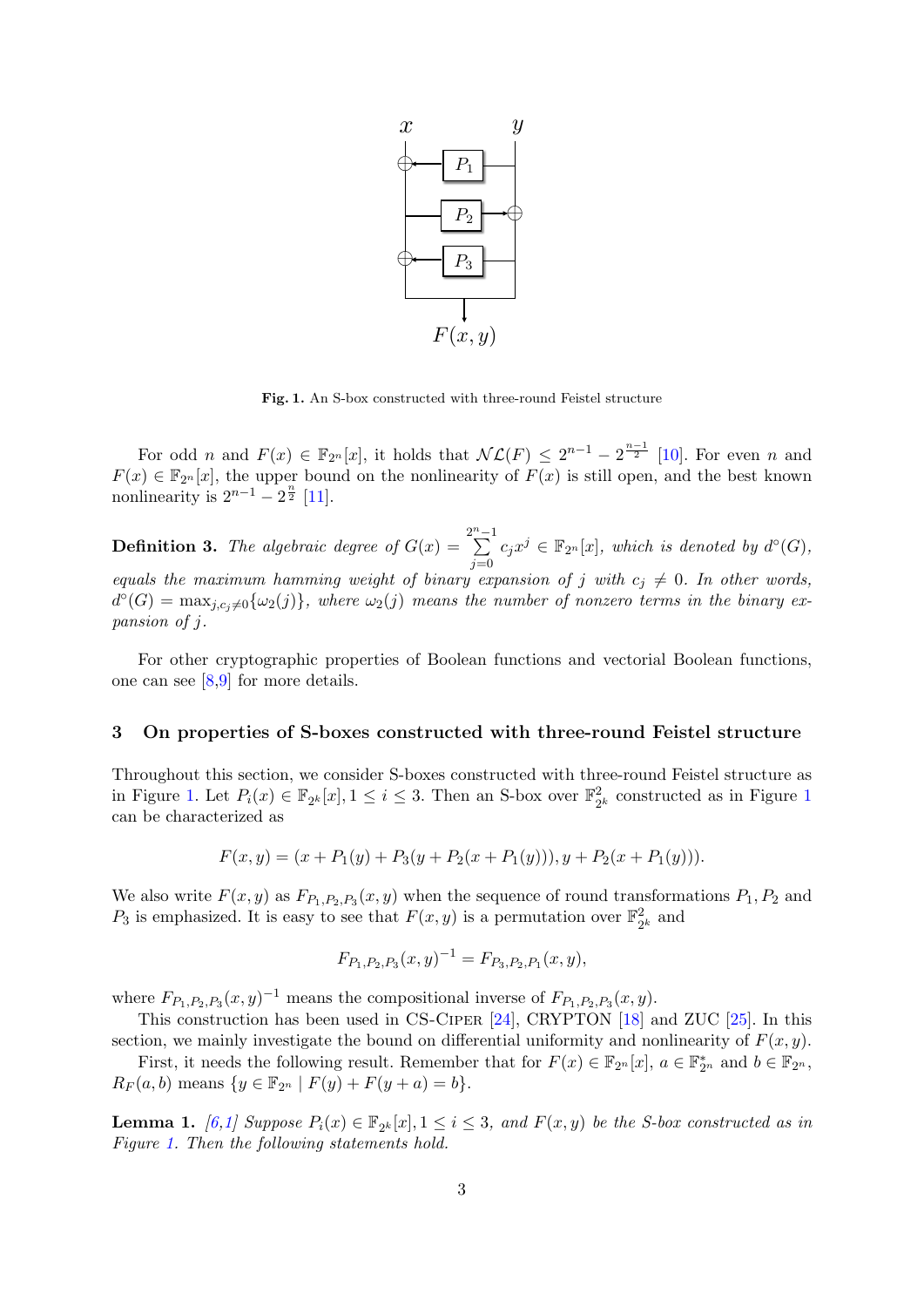- (1) Let  $a, b, c \in \mathbb{F}_{2^k}$  and  $(a, b) \neq (0, 0)$ . Then the equation  $F(x, y) + F(x + a, y + b) = (c, 0)$  has  $|R_{P_1}(b,c+a)|\cdot|R_{P_2}(c,b)|$  roots in  $\mathbb{F}_2^2$  $x_{2^k}^2$ . Furthermore, these roots are  $(z_i + P_1(y_j), y_j)$ , where  $y_j \in R_{P_1}(b, c + a)$  and  $z_i \in R_{P_2}(c, b)$ .
- (2) Let  $a, b \in \mathbb{F}_{2^k}$  and  $c \in \mathbb{F}_2^*$  $\lambda_{2^k}$ . Then  $\lambda_F((a, b), (0, c)) = \lambda_{P_1}(c + b, a)\lambda_{P_2}(a, c)$ .

<span id="page-3-0"></span>**Theorem 1.** Suppose  $P_i(x) \in \mathbb{F}_{2^k}[x], 1 \leq i \leq 3$ , and  $F(x, y)$  be the S-box constructed as in Figure [1.](#page-2-1) Then the following statements hold.

(1) If  $P_2(x)$  is not a permutation over  $\mathbb{F}_{2^k}$ , then  $\Delta(F) \geq 2^{k+1}$ .

(2) If  $P_2(x)$  is a permutation over  $\mathbb{F}_{2^k}$ , then  $\Delta(F) \geq 2\Delta(P_2)$ .

*Proof.* (1). Since  $P_2(x)$  is not a permutation over  $\mathbb{F}_{2^k}$ , then there exists  $a \in \mathbb{F}_2^*$  $x_2^*$  such that

$$
P_2(x) + P_2(x + a) = 0
$$

has at least 2 roots in  $\mathbb{F}_{2^k}$ , which means  $|R_{P_2}(a,0)| \geq 2$ . Notice that  $R_{P_1}(0,0) = \mathbb{F}_{2^k}$ , Then according to (1) of Lemma [1,](#page-2-2)  $F(x, y) + F(x + a, y) = (a, 0)$  has at least

$$
|R_{P_1}(0,0)| \cdot |R_{P_2}(a,0)| = 2^{k+1}
$$

roots in  $\mathbb{F}_2^2$  $2^2_{2^k}$ , which implies  $\Delta(F) \geq 2^{k+1}$ .

(2). Firstly, we choose  $b, c \in \mathbb{F}_2^*$  $E_{2^k}^*$ , such that  $|R_{P_2}(c, b)| = \Delta(P_2)$ . Then we choose  $a \in \mathbb{F}_{2^k}$ , such that  $R_{P_1}(b, c + a)$  is nonempty. This means  $|R_{P_1}(b, c + a)| \ge 2$ . Therefore, according to (1) of Lemma [1,](#page-2-2)

$$
F(x, y) + F(x + a, y + b) = (c, 0)
$$

has  $2\Delta(P_2)$  roots in  $\mathbb{F}_{2^k}$ . Hence  $\Delta(F) \geq 2\Delta(P_2)$ .

Let

$$
\lambda_k = \begin{cases} 2^{\frac{k+1}{2}} & k \text{ odd,} \\ 2^{\frac{k}{2}+1} & k \text{ even.} \end{cases}
$$

For  $F(x) \in \mathbb{F}_{2^k}[x]$ , we assume it holds

 $\Lambda(F) > \lambda_k$ ,

which is a bound accepted widely for  $F(x) \in \mathbb{F}_{2^n}[x]$  with n even, although it is not proven yet. Then we have the following result concerning the nonlinearity of  $F(x, y)$ .

<span id="page-3-1"></span>**Theorem 2.** Suppose  $P_i(x) \in \mathbb{F}_{2^k}[x], 1 \leq i \leq 3$ , and  $F(x, y)$  be the S-box constructed as in Figure [1.](#page-2-1) If for any  $a \in \mathbb{F}_2^*$  $x_{2^k}^*$ , there exists  $b \in \mathbb{F}_2^*$  $\sum_{2^k}$  such that  $|\lambda_{P_2}(a,b)| \geq \lambda_k$ , then  $\mathcal{NL}(F(x,y)) \leq$  $2^{2k-1} - \frac{\lambda_k^2}{2}.$ 

*Proof.* We only need to prove  $\Lambda(F(x, y)) \geq \lambda_k^2$ . Choose  $a \in \mathbb{F}_2^*$  $x_2^*, c \in \mathbb{F}_{2^k}$  such that

$$
|\lambda_{P_1}(c,a)| = \Lambda(P_1).
$$

According to the condition of  $P_2$ , there exists  $b \in \mathbb{F}_2^*$  $\lambda_{2^k}$  such that  $|\lambda_{P_2}(a, b)| \geq \lambda_k$ . Then according to (2) of Lemma [1,](#page-2-2) it holds

$$
\lambda_F((a,b+c),(0,b)) = \lambda_{P_1}(c,a)\lambda_{P_2}(a,b).
$$

Note that

$$
\Lambda(F(x,y)) = \max\{|\lambda_F((u_1,u_2),(v_1,v_2))| : (u_1,u_2),(v_1,v_2) \in \mathbb{F}_{2^k}^2, (v_1,v_2) \neq (0,0)\},\
$$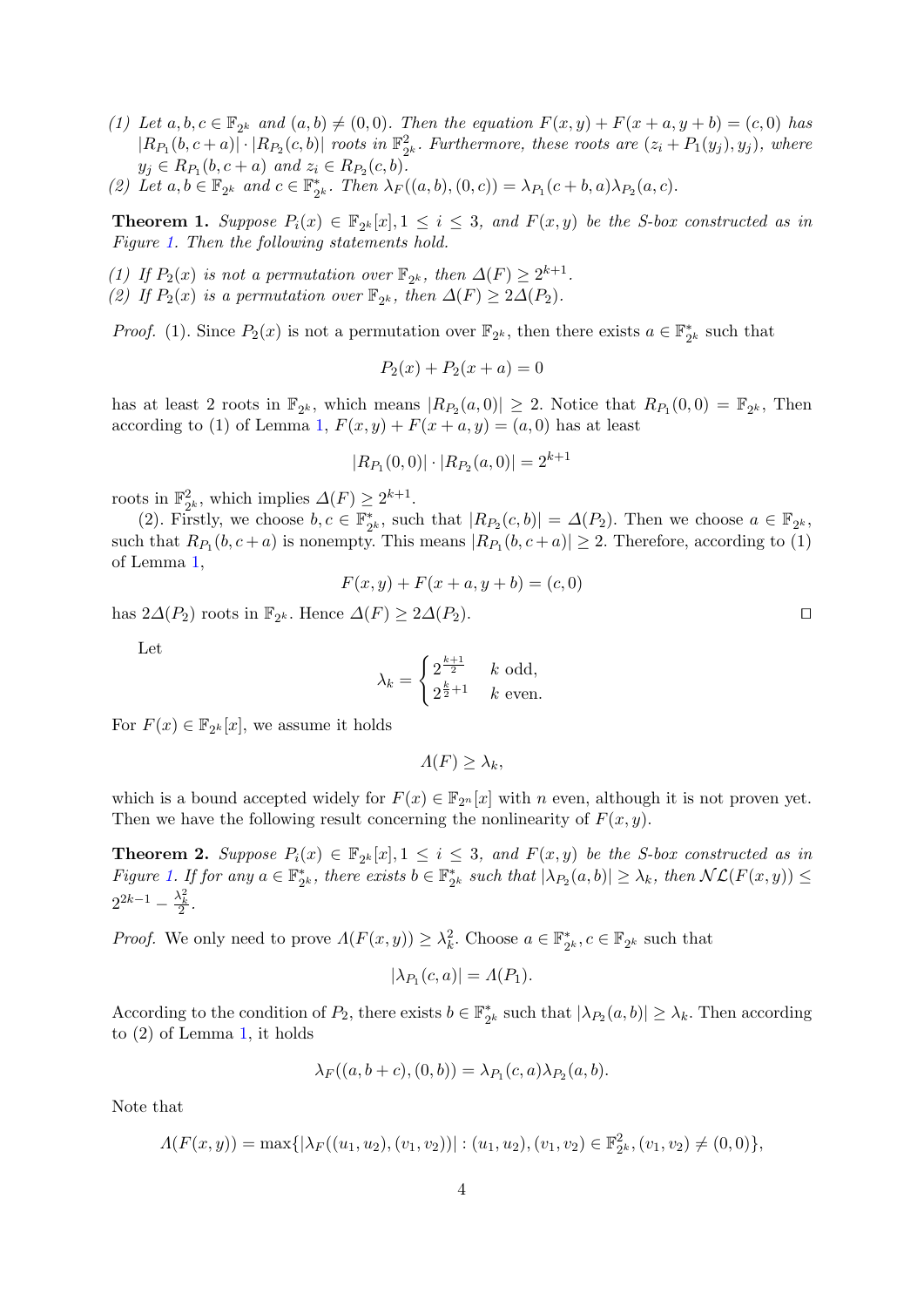|                    | Algorithm/S-box Differential uniformity Nonlinearity Algebraic degree |    |  |
|--------------------|-----------------------------------------------------------------------|----|--|
| $CS$ -Ciper/P      |                                                                       | 96 |  |
| $CRYPTON/S_0, S_1$ |                                                                       | 96 |  |
| $ZUC/S_0$          |                                                                       | 96 |  |

<span id="page-4-0"></span>Table 1. Properties of known 8-bit S-boxes constructed with three-round Feistel structure

then it holds

$$
\Lambda(F(x, y)) \geq |\lambda_F((a, b+c), (0, b))|
$$
  
=  $|\lambda_{P_1}(c, a)| \times |\lambda_{P_2}(a, b)|$   
 $\geq \Lambda(P_1)\lambda_k$   
 $\geq \lambda_k^2$ ,

and we complete the proof.  $\Box$ 

As for 8-bit S-boxes, which are the most often usage size in real applications, we have the following result.

<span id="page-4-1"></span>**Theorem 3.** Suppose  $F_{P_1,P_2,P_3}(x, y)$  is an S-box over  $\mathbb{F}_{2^4}^2$  constructed by three-round Feister structure with round functions  $P_i(x) \in \mathbb{F}_{2^4}[x]$ ,  $1 \leq i \leq 3$ . Then the following statements hold.

(1)  $\Delta(F_{P_1,P_2,P_3})$  ≥ 8. (2) If  $\Delta(F_{P_1,P_2,P_3}) = 8$ , then  $\mathcal{NL}(F_{P_1,P_2,P_3}) \leq 96$ .

*Proof.* Notice that there are no APN permutations over  $\mathbb{F}_{2^4}$  [\[16\]](#page-15-15), then the differential uniformity of any permutation over  $\mathbb{F}_{2^4}^2$  constructed with three-round Feistel structure is larger than or equal to 8.

If  $\Delta(F_{P_1,P_2,P_3}) = 8$ , then  $P_2(x)$  is a differential 4-uniform permutation over  $\mathbb{F}_{2^4}$  according to Theorem [1.](#page-3-0) By an exhaustive search, it can be checked that the condition of Theorem [2](#page-3-1) is satisfied by all differential 4-uniform permutations over  $\mathbb{F}_{2^4}$ . Then according to Theorem [2,](#page-3-1) we have  $\mathcal{NL}(F_{P_1,P_2,P_3}) \leq 96$ .  $) \leq 96.$ 

The permutation P in CS-CIPER, S-boxes  $S_0, S_1$  in CRYPTON and an S-box  $S_0$  in ZUC are constructed by three-round Feistel structure. The properties of these 8-bit S-boxes are listed in Table [1.](#page-4-0)

The permutation P in CS-CIPER is an involution over  $\mathbb{F}_{2^4}^2$ , which means  $P(P(x, y)) = (x, y)$ for  $(x, y) \in \mathbb{F}_{2^4}^2$ . The differential uniformity of the permutation P in CS-CIPER does not achieve the bound in Theorem [3.](#page-4-1) In Example [1,](#page-4-2) we give an involution over  $\mathbb{F}_{2^4}^2$ , which achieves the bound in Theorem [3](#page-4-1) and has a better algebraic degree.

According to Theorem [3,](#page-4-1) the differential uniformity and nonlinearity of S-boxes in CRYP-TON and ZUC can not be improved by choosing different round transformations. However, the following example shows that the algebraic degree of S-boxes constructed with three-round Feistel structure can be improved to 6.

<span id="page-4-2"></span>*Example 1.* Let  $P_1(x) = x^3$ ,  $P_2(x) = x + g^6 x^{10} + g^3 x^{13}$ , where g is a root of  $x^4 + x + 1 = 0$ , and  $P_3(x) = x^3 + (x^2 + x + 1) \text{Tr}(x^3) = \sum_{n=1}^{14}$  $i=4$  $x^i$ .  $P_1(x)$  is a case of Gold function [\[12,](#page-15-16)[22\]](#page-15-9), which is an APN polynomial.  $P_2(x)$  is a differential 4-uniform permutation over  $\mathbb{F}_{2^4}$  got by computer searching.  $P_3(x)$  is an APN polynomial which is CCZ-equivalent and EA-inequivalent to  $P_1(x)$ [\[3\]](#page-15-17).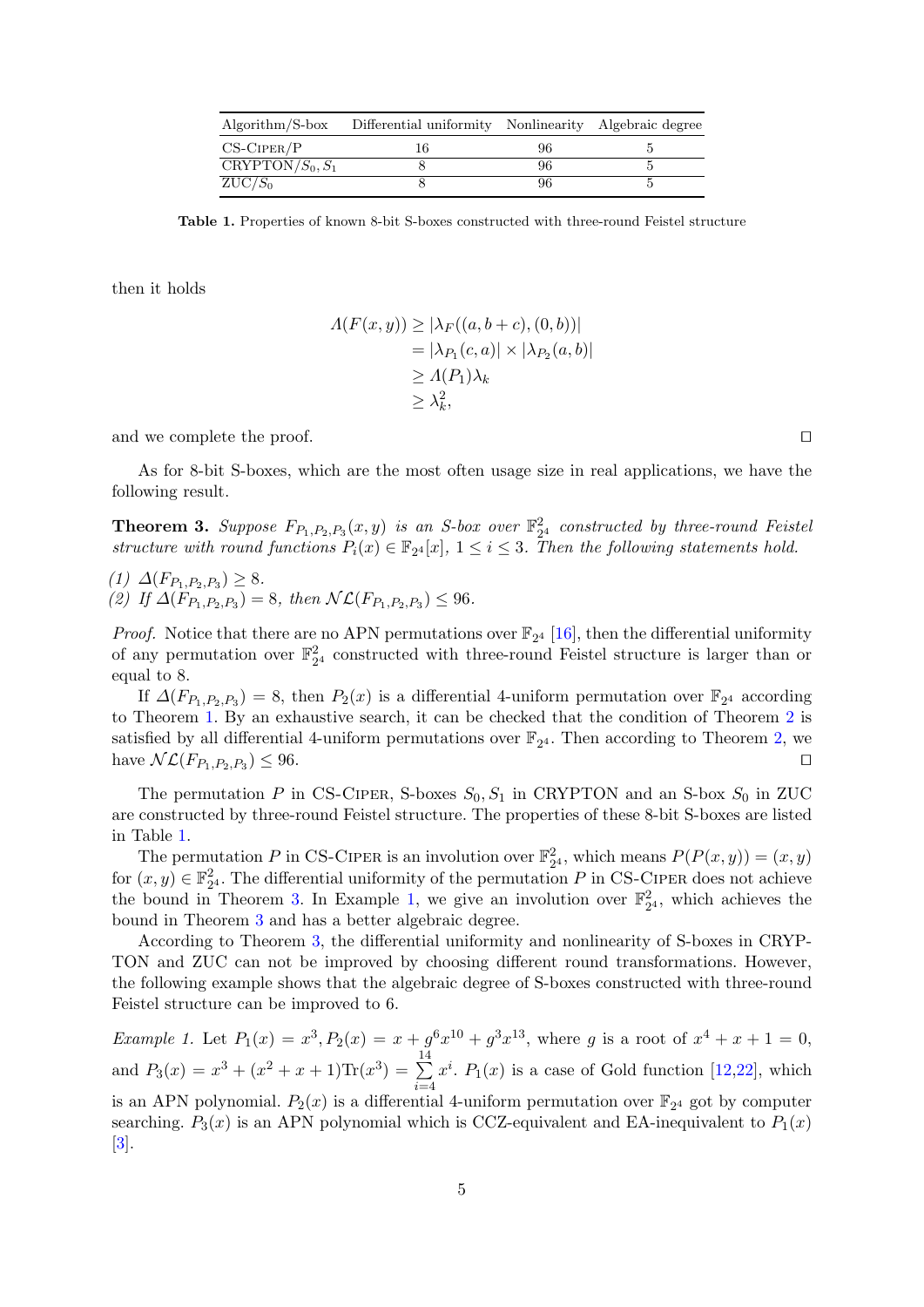It is easy to check that  $F_{P_1,P_2,P_3}$  and  $F_{P_3,P_2,P_3}$  are S-boxes over  $\mathbb{F}_{2^4}^2$  with differential uniformity 8, nonlinearity 96 and algebraic degree 6. Furthermore,  $F_{P_3, P_2, P_3}$  is an involution over  $\mathbb{F}_{2^4}^2$ .

# <span id="page-5-0"></span>4 Optimal S-boxes constructed with three round Feistel structure

When k is odd, the upper bound on nonlinearity of  $F(x, y)$  in Theorem [2](#page-3-1) is  $2^{2k-1} - 2^k$ , which is the best known nonlinearity of functions on  $\mathbb{F}_2^2$  $2<sub>2</sub><sup>2</sup>$ . Furthermore, there exist APN permutations over  $\mathbb{F}_{2^k}$  with k odd. Thus, it is possible to get differential 4-uniform permutations over  $\mathbb{F}_2^2$  $2<sup>k</sup>$ with the best known nonlinearity.

Suppose k is an odd integer,  $gcd(i, k) = 1$ . Then  $x^{2^{i}+1}$  is an APN permutation over  $\mathbb{F}_{2^{k}}$  and denote its compositional inverse by  $x^{\frac{1}{2^{i+1}}}$ . Let  $F(x, y)$  be the S-box over  $\mathbb{F}_2^2$  $\frac{2}{2^k}$  constructed by three-round Feistel structure with round functions  $P_1(x) = P_3(x) = x^{2^i+1}$  and  $P_2(x) = x^{\frac{1}{2^i+1}}$ . Then

$$
F(x,y) = (x + y^{2^{i}+1} + (y + (x + y^{2^{i}+1})^{\frac{1}{2^{i}+1}})^{2^{i}+1}, y + (x + y^{2^{i}+1})^{\frac{1}{2^{i}+1}})
$$
  
= 
$$
(y^{2^{i}+1} + y^{2^{i}}(x + y^{2^{i}+1})^{\frac{1}{2^{i}+1}} + y(x + y^{2^{i}+1})^{\frac{2^{i}}{2^{i}+1}}, y + (x + y^{2^{i}+1})^{\frac{1}{2^{i}+1}}).
$$

In this section, we show that  $F(x, y)$  constructed as above is a differential 4-uniform permutation over  $\mathbb{F}_2^2$  $2_k^2$  with the best known nonlinearity.

In order to characterize the differential uniformity and nonlinearity of  $F(x, y)$ , we need the following lemmas firstly.

<span id="page-5-1"></span>**Lemma 2.** Suppose k is an odd integer and  $gcd(i,k) = 1$ . Then for any  $(b,d) \in \mathbb{F}_2^2$  $n_2^2$ <sub>k</sub> with  $(b, d) \neq (0, 0)$ , the following system of equations

$$
\begin{cases} dy^{2^i} + d^{2^i}y + b^{2^i}z + bz^{2^i} = 0, \\ by^{2^i} + b^{2^i}y + (b+d)z^{2^i} + (b+d)^{2^i}z = 0 \end{cases}
$$

has exactly 4 roots in  $\mathbb{F}_2^2$  $\frac{2}{2}$ k. Furthermore, the following statements hold.

- (1) If  $bd(b+d) = 0$ , then the 4 roots are  $(0,0), (0,\beta), (\beta,0)$  and  $(\beta,\beta)$ , where  $\beta \in \{b,d\}$  with  $\beta \neq 0$ .
- (2) If  $bd(b+d) \neq 0$ , then the 4 roots are  $(0,0)$ ,  $(d, b)$ ,  $(b, b+d)$  and  $(b+d, d)$ .

Proof. To solve the following system of equations

$$
\int dy^{2^i} + d^{2^i}y + b^{2^i}z + bz^{2^i} = 0,
$$
\n(1)

$$
\int by^{2^i} + b^{2^i}y + (b+d)^{2^i}z + (b+d)z^{2^i} = 0,
$$
\n(2)

we have the following cases.

First, if  $b = 0$ , then  $d \neq 0$  and the above system of equations becomes

$$
\begin{cases} dy^{2^i} + d^{2^i} y = 0, \\ dz^{2^i} + d^{2^i} z = 0. \end{cases}
$$

It is easy to see that the above systems of equations has exactly 4 roots in  $\mathbb{F}_2^2$  $x_2^2$ , which are

$$
(0,0), (0,d), (d,0), (d,d).
$$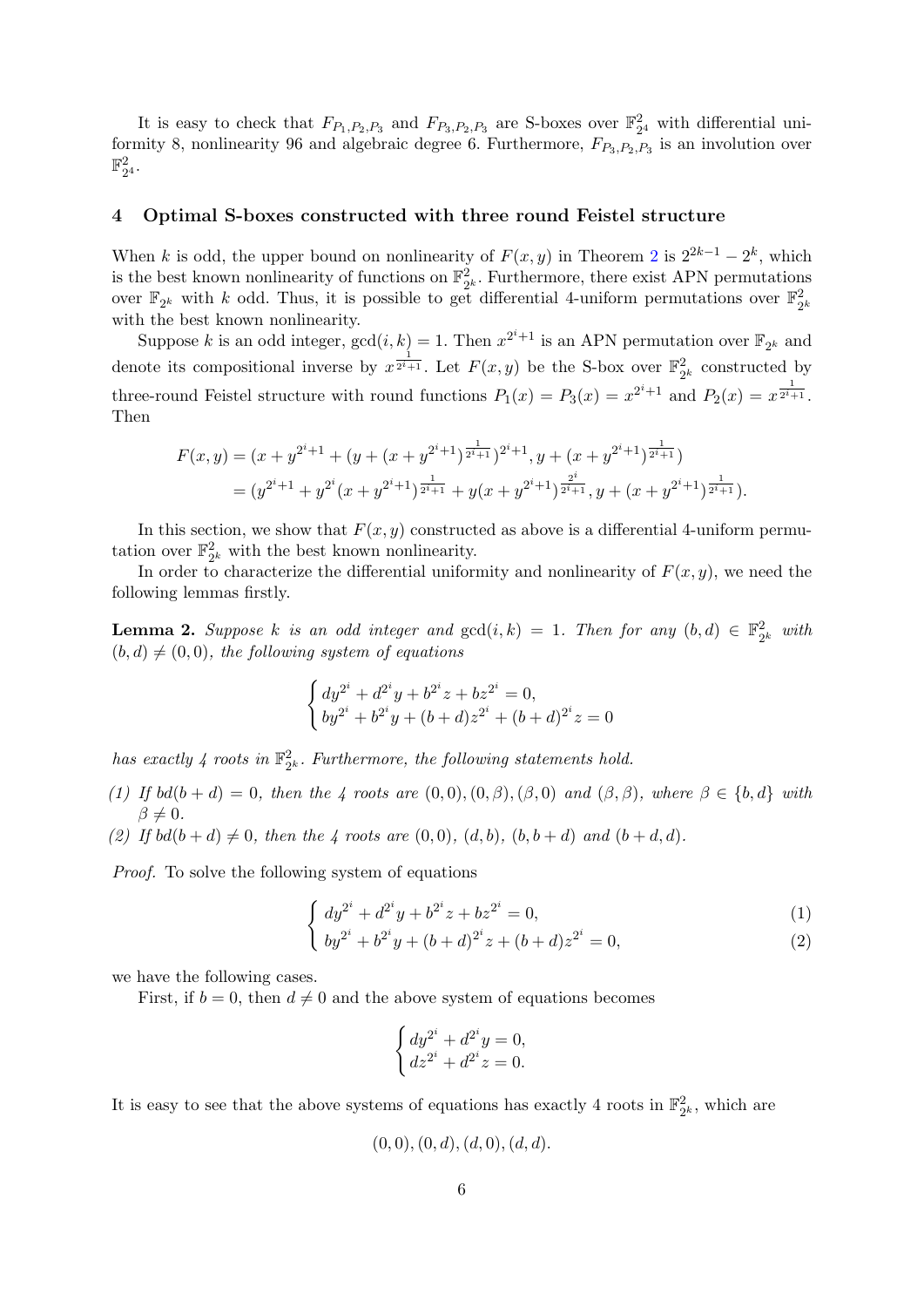This is because  $\alpha x^{2^i} + \alpha^{2^i} x$  is a linear mapping on  $\mathbb{F}_{2^k}$  with kernel  $\{0, \alpha\}$  for any  $\alpha \in \mathbb{F}_2^*$  $x_2^*$ , since  $gcd(i, k) = 1.$ 

The case of  $d = 0, b \neq 0$ , and  $b = d \in \mathbb{F}_2^*$  $x_{2^k}^*$  can be proved similarly.

Next, we prove the case of  $bd(b+d) \neq 0$ , which is equivalent to  $b, d \in \mathbb{F}_2^*$  $a_{2^k}^*$  and  $b \neq d$ . Let

$$
A = b^2 + bd + d^2,
$$

and

$$
B = b^{2^i}d + bd^{2^i}.
$$

Notice that k is odd,  $gcd(i, k) = 1, b, d \in \mathbb{F}_2^*$  $a_{2^k}^*$  and  $b \neq d$ , then  $A \neq 0$  and  $B \neq 0$ . We add equation [\(1\)](#page-5-1) multiplied by  $b + d$  to equation [\(2\)](#page-5-1) multiplied by b, from which we eliminate  $z^{2^i}$ and get

$$
z = \frac{1}{B}(Ay^{2^i} + (b^{2^i+1} + bd^{2^i} + d^{2^i+1})y).
$$

Substitute the above equality to equation [\(1\)](#page-5-1) and multiply both sides by  $B^{2^i+1}$ , then we have

<span id="page-6-0"></span>
$$
0 = dB^{2^{i}+1}y^{2^{i}} + d^{2^{i}}B^{2^{i}+1}y + (bB)^{2^{i}}(Ay^{2^{i}} + (b^{2^{i}+1} + bd^{2^{i}} + d^{2^{i}+1})y)
$$
  
+
$$
bB(Ay^{2^{i}} + (b^{2^{i}+1} + bd^{2^{i}} + d^{2^{i}+1})y)^{2^{i}}
$$
  
= 
$$
bBA^{2^{i}}y^{2^{2i}} + (dB^{2^{i}+1} + (bB)^{2^{i}}A + bB(b^{2^{i}+1} + bd^{2^{i}} + d^{2^{i}+1})^{2^{i}})y^{2^{i}}
$$
  
+
$$
(d^{2^{i}}B^{2^{i}+1} + (bB)^{2^{i}}(b^{2^{i}+1} + bd^{2^{i}} + d^{2^{i}+1}))y
$$
  
= 
$$
bBA^{2^{i}}y^{2^{2i}} + bA^{2^{i}}(b^{2^{2i}}d + bd^{2^{2i}})y^{2^{i}} + bA^{2^{i}}B^{2^{i}}y,
$$
 (3)

where the coefficients of  $y^{2^i}$  and y is computed as follows. First, we have

$$
dB^{2^{i}+1} = d(b^{2^{i}}d + bd^{2^{i}})^{2^{i}+1}
$$
  
\n
$$
= b^{2^{2i}+2^{i}}d^{2^{i}+2} + b^{2^{2i}+1}d^{2^{i+1}+1} + b^{2^{i+1}}d^{2^{2i}+2} + b^{2^{i}+1}d^{2^{2i}+2^{i}+1},
$$
  
\n
$$
(bB)^{2^{i}}A = (b^{2^{2i}+2^{i}}d^{2^{i}} + b^{2^{i+1}}d^{2^{2i}})(b^{2} + bd + d^{2})
$$
  
\n
$$
= b^{2^{2i}+2^{i}+2}d^{2^{i}} + b^{2^{2i}+2^{i}+1}d^{2^{i}+1} + b^{2^{2i}+2^{i}}d^{2^{i}+2}
$$
  
\n
$$
+ b^{2^{i+1}+2}d^{2^{2i}} + b^{2^{i+1}+1}d^{2^{2i}+1} + b^{2^{i+1}}d^{2^{2i}+2},
$$

and

$$
bB(b^{2^{i}+1} + bd^{2^{i}} + d^{2^{i}+1})^{2^{i}} = (b^{2^{i}+1}d + b^{2}d^{2^{i}})(b^{2^{2i}+2^{i}} + b^{2^{i}}d^{2^{2i}} + d^{2^{2i}+2^{i}})
$$
  
=  $b^{2^{2i}+2^{i+1}+1}d + b^{2^{i+1}+1}d^{2^{2i}+1} + b^{2^{i}+1}d^{2^{2i}+2^{i}+1}$   
+  $b^{2^{2i}+2^{i}+2}d^{2^{i}} + b^{2^{i}+2}d^{2^{2i}+2^{i}} + b^{2}d^{2^{2i}+2^{i+1}},$ 

then it holds

$$
dB^{2^{i}+1} + (bB)^{2^{i}}A + bB(b^{2^{i}+1} + bd^{2^{i}} + d^{2^{i}+1})^{2^{i}}
$$
  
=  $b^{2^{2i}+1}d^{2^{i+1}+1} + b^{2^{2i}+2^{i}+1}d^{2^{i}+1} + b^{2^{i+1}+2}d^{2^{2i}}$   
+ $b^{2^{2i}+2^{i+1}+1}d + b^{2^{i}+2}d^{2^{2i}+2^{i}} + b^{2}d^{2^{2i}+2^{i+1}}$   
=  $b(b^{2^{2i}}d(d^{2^{i+1}} + b^{2^{i}}d^{2^{i}} + b^{2^{i+1}}) + bd^{2^{2i}}(b^{2^{i+1}} + b^{2^{i}}d^{2^{i}} + d^{2^{i+1}}))$   
=  $bA^{2^{i}}(b^{2^{2i}}d + bd^{2^{2i}}).$ 

The computation of the coefficient of  $y$  is easy.

$$
d^{2^{i}}B^{2^{i}+1} + (bB)^{2^{i}}(b^{2^{i}+1} + bd^{2^{i}} + d^{2^{i}+1})
$$
  
=  $B^{2^{i}}(d^{2^{i}}(b^{2^{i}}d + bd^{2^{i}}) + b^{2^{i}}(b^{2^{i}+1} + bd^{2^{i}} + d^{2^{i}+1}))$   
=  $B^{2^{i}}(bd^{2^{i+1}} + b^{2^{i+1}+1} + b^{2^{i}+1}d^{2^{i}})$   
=  $bA^{2^{i}}B^{2^{i}}$ .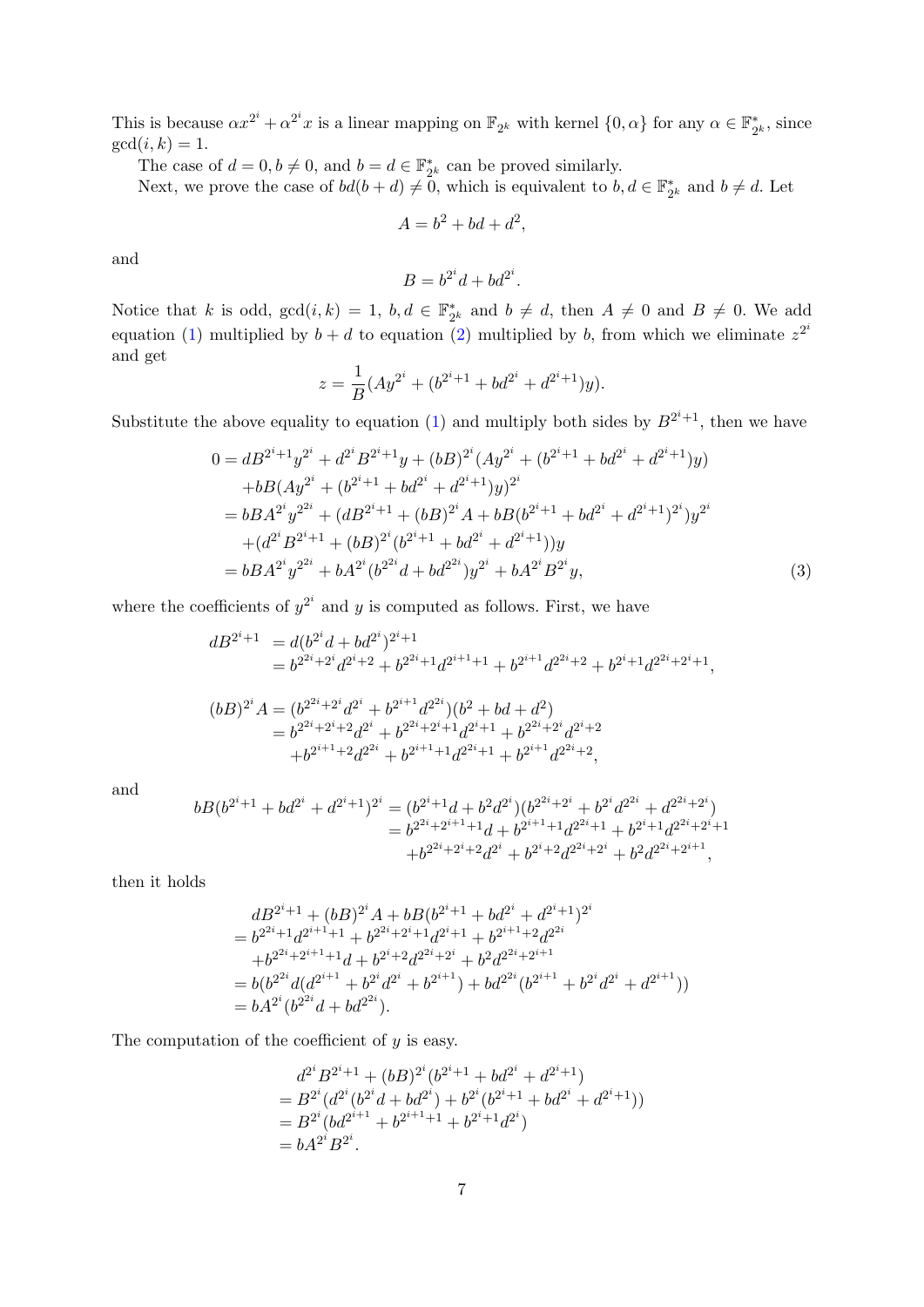Note that  $b \neq 0$  and  $A \neq 0$ , then equation [\(3\)](#page-6-0) is equivalent to

$$
0 = (b^{2^i}d + bd^{2^i})y^{2^{2i}} + (b^{2^{2i}}d + bd^{2^{2i}})y^{2^i} + (b^{2^{2i}}d^{2^i} + b^{2^i}d^{2^{2i}})y.
$$

Divid both sides by  $d^{2^{2i}+2^i+1}$ , then we have

$$
0 = \left(\frac{b}{d} + \left(\frac{b}{d}\right)^{2^i}\right)\left(\frac{y}{d}\right)^{2^{2i}} + \left(\frac{b}{d} + \left(\frac{b}{d}\right)^{2^{2i}}\right)\left(\frac{y}{d}\right)^{2^i} + \left(\left(\frac{b}{d}\right)^{2^i} + \left(\frac{b}{d}\right)^{2^{2i}}\right)\frac{y}{d}
$$
  
= 
$$
\left(\frac{b}{d} + \left(\frac{b}{d}\right)^{2^i}\right)\left(\left(\frac{y}{d}\right)^{2^i} + \left(\frac{y}{d}\right)\right)^{2^i} + \left(\left(\frac{b}{d}\right)^{2^i}\right)^{2^i}\left(\left(\frac{y}{d}\right)^{2^i} + \frac{y}{d}\right).
$$

Notice that  $gcd(i, k) = 1$ , then  $\alpha x^{2^i} + \alpha^{2^i} x$  is a linear polynomial on  $\mathbb{F}_{2^k}$  with kernel  $\{0, \alpha\}$  for any  $\alpha \in \mathbb{F}_2^*$ <sup>\*</sup><sub>2</sub><sup>k</sup>. Note that  $\frac{b}{d} + (\frac{b}{d})^{2^i} \neq 0$ , since  $b, d \in \mathbb{F}_2^*$  $_{2^k}^*$  and  $b \neq d$ . Therefore, it holds

$$
(\frac{y}{d})^{2^i} + \frac{y}{d} = 0
$$

or

 $\left(\frac{y}{y}\right)$  $\frac{y}{d}$ <sup>2<sup>i</sup></sup> +  $\frac{y}{d}$  $\frac{y}{d} = \frac{b}{d}$  $\frac{b}{d} + (\frac{b}{d})^{2^i},$ 

form which we get the roots of equation [\(3\)](#page-6-0) are  $y = 0, y = d$  and  $y = b, b + d$  respectively.

Substitute the values of y into equation  $(1)$  and equation  $(2)$ , then one can solve and check that the roots of system of equation  $(1)$  and equation  $(2)$  are

$$
(0,0), (d,b), (b,b+d), (b+d,d).
$$

Then we complete the proof.  $\Box$ 

Let  $a \in \mathbb{F}_2^*$ <sup>\*</sup><sub>2</sub><sup>k</sup>, denote  $L_a(x) = ax^{2^i} + a^{2^i}x$  and take  $\alpha \cdot \beta = \text{Tr}(\alpha \beta)$  for inner product in  $\mathbb{F}_{2^k}$ , where  $\text{Tr}(x)$  is the trace function from  $\mathbb{F}_{2^k}$  to  $\mathbb{F}_2$ . The adjoint linear mapping of  $L_a(x)$ , which is denoted by  $L_a^*(x)$ , is a linear mapping such that

$$
\text{Tr}(\beta L_a(\alpha)) = \text{Tr}(L_a^*(\beta)\alpha)
$$

for all  $\alpha, \beta \in \mathbb{F}_{2^k}$ . It is easy to see that

$$
L_a^*(x) = a^{2^i}x + (ax)^{2^{n-i}}.
$$

Lemma [2](#page-5-1) means that

$$
\mathcal{L}(y, z) = (L_d(y) + L_b(z), L_b(y) + L_{b+d}(z))
$$

is a linear mapping on  $\mathbb{F}_2^2$  $2\frac{2}{2^k}$  with kernel dimension equals 2. Take  $(\alpha, \beta) \cdot (y, z) = \text{Tr}(\alpha y + \beta z)$ for inner product in  $\mathbb{F}_2^2$  $x_2^2$ , then we have

$$
(\alpha, \beta) \cdot \mathcal{L}(y, z) = (\alpha, \beta) \cdot (L_d(y) + L_b(z), L_b(y) + L_{b+d}(z))
$$
  
= Tr( $\alpha L_d(y) + \alpha L_b(z) + \beta L_b(y) + \beta L_{b+d}(z)$ )  
= Tr( $L_d^*(\alpha)y + L_b^*(\beta)y + L_b^*(\alpha)z + L_{b+d}^*(\beta)z$ )  
= ( $L_d^*(\alpha) + L_b^*(\beta), L_b^*(\alpha) + L_{b+d}^*(\beta)) \cdot (y, z)$ .

Hence it holds

$$
\mathcal{L}^*(y, z) = (L_d^*(y) + L_b^*(z), L_b^*(y) + L_{b+d}^*(z)),
$$

where  $\mathcal{L}^*$  is the adjoint mapping of  $\mathcal{L}$ . By an elementary knowledge of linear algebra, we have

<span id="page-7-0"></span>
$$
\dim(\ker(\mathcal{L}^*))=\dim(\ker(\mathcal{L}))=2.
$$

Then the following result holds.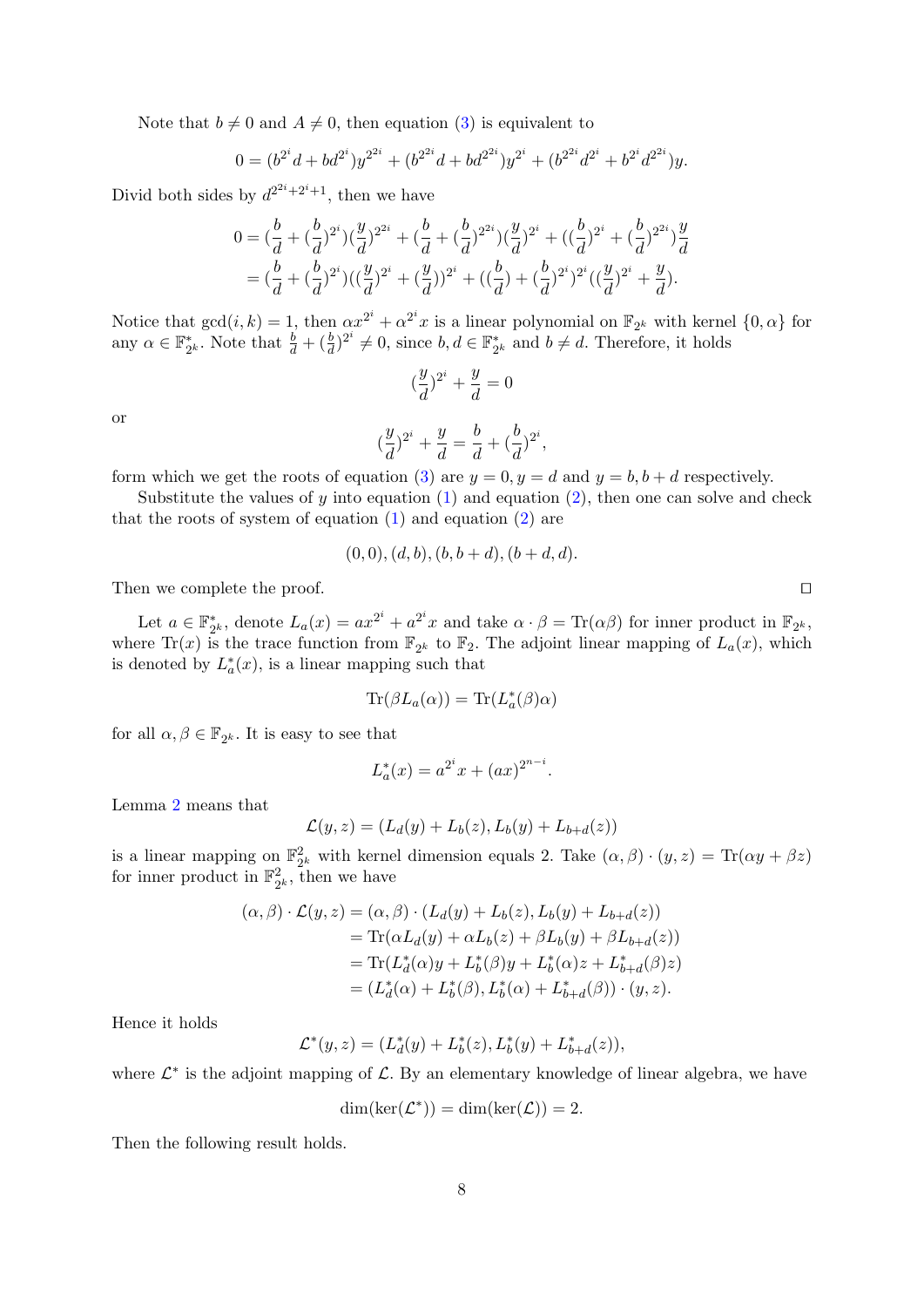**Lemma 3.** Suppose k is an odd integer and  $gcd(i,k) = 1$ . Then for any  $(b,d) \in \mathbb{F}_2^2$  $n_2^2$ <sub>k</sub> with  $(b, d) \neq (0, 0)$ , the following system of equations

$$
\begin{cases} d^{2^{i}}y + (dy)^{2^{n-i}} + b^{2^{i}}z + (bz)^{2^{n-i}} = 0, \\ b^{2^{i}}y + (by)^{2^{n-i}} + (b+d)^{2^{i}}z + ((b+d)z)^{2^{n-i}} = 0 \end{cases}
$$

has exactly 4 roots in  $\mathbb{F}_2^2$  $\frac{2}{2^k}$  .

<span id="page-8-0"></span>**Theorem 4.** Suppose k is odd and  $gcd(i,k) = 1$ . Let  $F(x, y)$  be the S-box over  $\mathbb{F}_2^2$  $n_{2k}^2$  constructed by three-round Feistel structure with round functions  $P_1(x) = P_3(x) = x^{2^i+1}$  and  $P_2(x) = x^{\frac{1}{2^i+1}}$ . Then the differential uniformity of  $F(x, y)$  equals 4. Furthermore, the differential spectrum of  $F(x, y)$  is  $\{0, 4\}.$ 

*Proof.* Let  $a, b, c, d \in \mathbb{F}_{2^k}$  and  $(a, b) \neq (0, 0)$ . Then we need to prove that

$$
F(x, y) + F(x + a, y + b) = (c, d)
$$

has 0 or 4 roots in  $\mathbb{F}_2^2$  $\frac{2}{2^k}$ .

First, it is easy to see that the above equation is equivalent to the following system of equations

$$
\int by^{2^{i}} + b^{2^{i}}y + F'(x, y) + F'(x + a, y + b) = b^{2^{i}+1} + c,
$$
\n(4)

$$
\int (x+y^{2^i+1})^{\frac{1}{2^i+1}} + (x+a+(y+b)^{2^i+1})^{\frac{1}{2^i+1}} = b+d,\tag{5}
$$

where

$$
F'(x) = y^{2^i}(x + y^{2^i+1})^{\frac{1}{2^i+1}} + y(x + y^{2^i+1})^{\frac{2^i}{2^i+1}}.
$$

Let

$$
z = (x + y^{2^i + 1})^{\frac{1}{2^i + 1}}.
$$

Then according to equation  $(5)$ , we have

<span id="page-8-1"></span>
$$
(x + a + (y + b)^{2^{i+1}})^{\frac{1}{2^{i+1}}} = (x + y^{2^{i+1}})^{\frac{1}{2^{i+1}}} + b + d = z + b + d.
$$
 (6)

Raise both sides to the  $(2^i + 1)$ th power, then we have

$$
by^{2^{i}} + b^{2^{i}}y + (b+d)^{2^{i}}z + (b+d)z^{2^{i}} = a + b^{2^{i}+1} + (b+d)^{2^{i}+1}.
$$

Furthermore, according to equality  $(6)$ , it also holds

$$
F'(x,y) + F'(x+a, y+b) = y^{2^i}z + yz^{2^i} + (y+b)^{2^i}(z+b+d) + (y+b)(z+b+d)^{2^i}
$$
  
=  $(b+d)y^{2^i} + (b+d)^{2^i}y + b^{2^i}z + bz^{2^i} + b^{2^i}d + bd^{2^i}$ .

Thus equation [\(4\)](#page-8-0) implies

$$
dy^{2^i} + d^{2^i}y + bz^{2^i} + b^{2^i}z = b^{2^i+1} + b^{2^i}d + bd^{2^i} + c.
$$

Therefore,  $(x_0, y_0)$  is a root of equation

$$
F(x, y) + F(x + a, y + b) = (c, d)
$$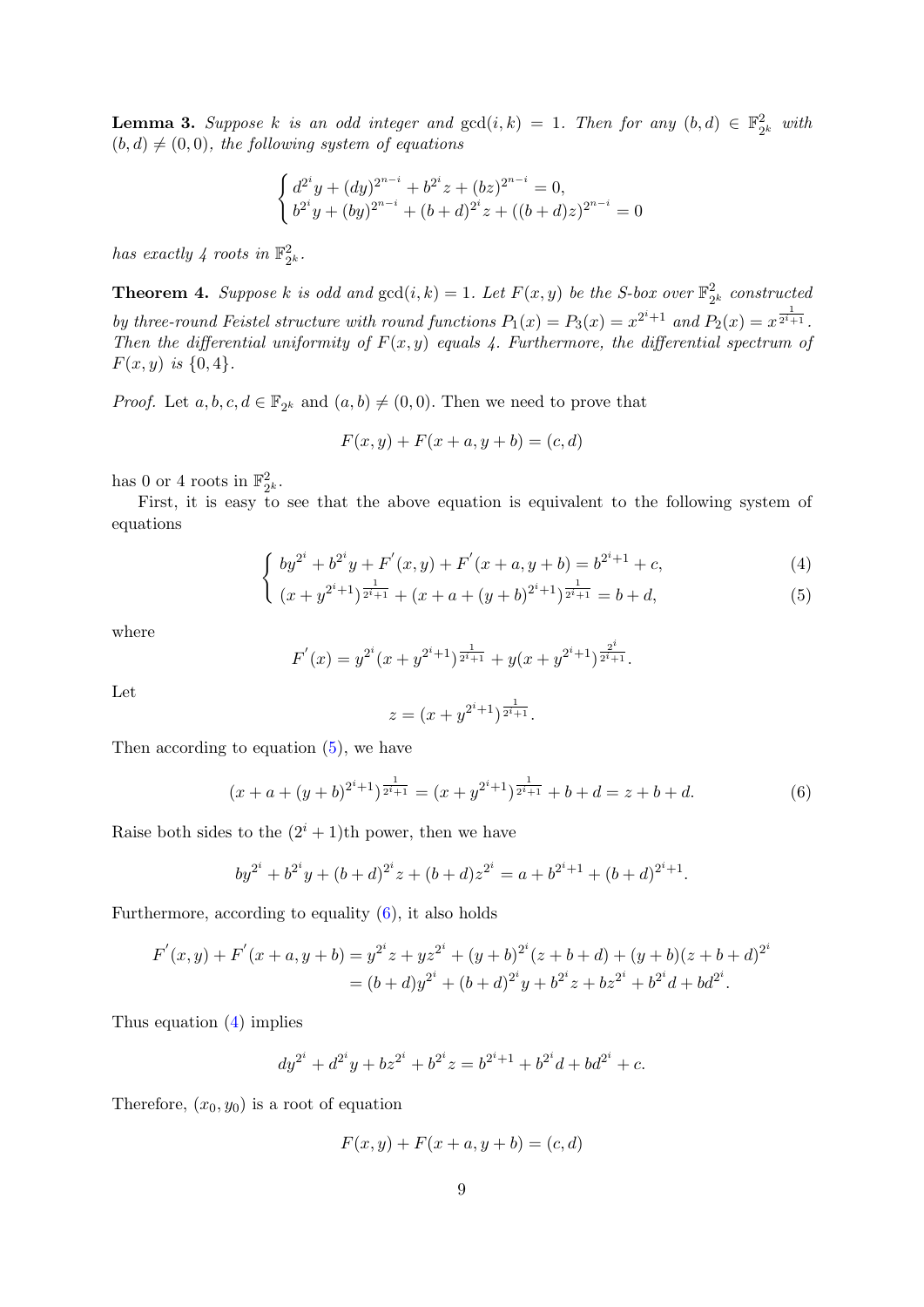if and only if  $(y_0, z_0)$ , where  $z_0 = (x_0 + y_0^{2^i+1})^{\frac{1}{2^i+1}}$ , is a root of the following system of equations

$$
\begin{cases} dy^{2^i} + d^{2^i}y + bz^{2^i} + b^{2^i}z = b^{2^i+1} + b^{2^i}d + bd^{2^i} + c, \\ by^{2^i} + b^{2^i}y + (b+d)^{2^i}z + (b+d)z^{2^i} = a + b^{2^i+1} + (b+d)^{2^i+1}.\end{cases}
$$

Notice that  $(a, b) \neq (0, 0)$ , then  $a \neq 0$  when  $b = 0$ . Note that  $x^{\frac{1}{2^{i+1}}}$  is a permutation over  $\mathbb{F}_{2^k}$ , then [\(5\)](#page-8-0) does not has solutions on  $\mathbb{F}_2^2$  $a_{2k}^{2}$  when  $(b, d) = (0, 0)$ . Therefore, we have  $(b, d) \neq (0, 0)$ when the system of equation [\(4\)](#page-8-0) and equation [\(5\)](#page-8-0) has solutions in  $\mathbb{F}_2^2$  $\frac{2}{2^k}$ .

Hence according to Lemma [2,](#page-5-1) the above system of equations has 0 or 4 root in  $\mathbb{F}_2^2$  $2^2_k$ . Then we complete the proof.

<span id="page-9-0"></span>**Theorem 5.** Suppose k is odd and  $gcd(i,k) = 1$ . Let  $F(x, y)$  be the S-box over  $\mathbb{F}_2^2$  $n_{2k}^2$  constructed by three-round Feistel structure with round functions  $P_1(x) = P_3(x) = x^{2^i+1}$  and  $P_2(x) = x^{\frac{1}{2^i+1}}$ . Then the nonlinearity of  $F(x, y)$  equals  $2^{2k-1} - 2^k$ , which is the best known nonlinearity over  $\mathbb{F}_2^2$  $_{2^k}^2$ . Furthermore, the Walsh spectrum of  $F(x, y)$  is  $\{0, \pm 2^{k+1}\}.$ 

*Proof.* Let  $a, b, c, d \in \mathbb{F}_{2^k}$ , and  $(c, d) \neq (0, 0)$ . Then we have

$$
\lambda_F((a,b),(c,d))
$$
\n
$$
= \sum_{x,y \in \mathbb{F}_{2^k}} (-1)^{\text{Tr}(c(y^{2^i+1}+y^{2^i}(x+y^{2^i+1})^{\frac{1}{2^i+1}}+y(x+y^{2^i+1})^{\frac{2^i}{2^i+1}})+d(y+(x+y^{2^i+1})^{\frac{1}{2^i+1}})+ax+by}
$$

.

Let  $z = (x + y^{2^i+1})^{\frac{1}{2^i+1}}$ . Then  $x = y^{2^i+1} + z^{2^i+1}$  and z runs over  $\mathbb{F}_{2^k}$  when x runs over  $\mathbb{F}_{2^k}$ . Therefore, we have

$$
\lambda_F((a,b),(c,d)) = \sum_{y,z \in \mathbb{F}_{2^k}} (-1)^{\text{Tr}(c(y^{2^i+1}+y^{2^i}z+yz^{2^i})+d(y+z)+a(y^{2^i+1}+z^{2^i+1})+by)}
$$
  
= 
$$
\sum_{y,z \in \mathbb{F}_{2^k}} (-1)^{f(y,z)},
$$

where

$$
f(y, z) = \text{Tr}((a + c)y^{2^{i}+1} + az^{2^{i}+1} + c(y^{2^{i}}z + yz^{2^{i}}) + (b + d)y + dz).
$$

Firstly, if  $a = c = 0$ , then  $d \neq 0$  since  $(c, d) \neq (0, 0)$ . Hence it holds

$$
\lambda_F((0, b), (0, d)) = \sum_{y, z \in \mathbb{F}_{2^k}} (-1)^{\text{Tr}((b+d)y + dz)}
$$
  
= 
$$
\sum_{y \in \mathbb{F}_{2^k}} (-1)^{\text{Tr}((b+d)y)} \sum_{z \in \mathbb{F}_{2^k}} (-1)^{\text{Tr}(dz)}
$$
  
= 0.

Next, we suppose  $(a, c) \neq (0, 0)$ . Note that

$$
f(y, z) + f(y + u, z + v)
$$
  
= Tr $((a + c)(y^{2^{i}+1} + (y + u)^{2^{i}+1}) + a(z^{2^{i}+1} + (z + v)^{2^{i}+1}))$   
+ Tr $(c(y^{2^{i}}z + yz^{2^{i}} + (y + u)^{2^{i}}(z + v) + (y + u)(z + v)^{2^{i}}) + (b + d)u + dv)$   
= Tr $((a + c)(u^{2^{i}}y + uy^{2^{i}} + u^{2^{i}+1}) + a(v^{2^{i}}z + vz^{2^{i}} + v^{2^{i}+1}))$   
+ Tr $(c(y^{2^{i}}v + u^{2^{i}}z + u^{2^{i}}v + yv^{2^{i}} + uz^{2^{i}} + uv^{2^{i}}) + (b + d)u + dv)$   
= Tr $((a + c)u^{2^{i}} + (au + cu)^{2^{n-i}} + cv^{2^{i}} + (cv)^{2^{n-i}})y)$   
+ Tr $((av^{2^{i}} + (av)^{2^{n-i}} + cu^{2^{i}} + (cu)^{2^{n-i}})z) + f(u, v),$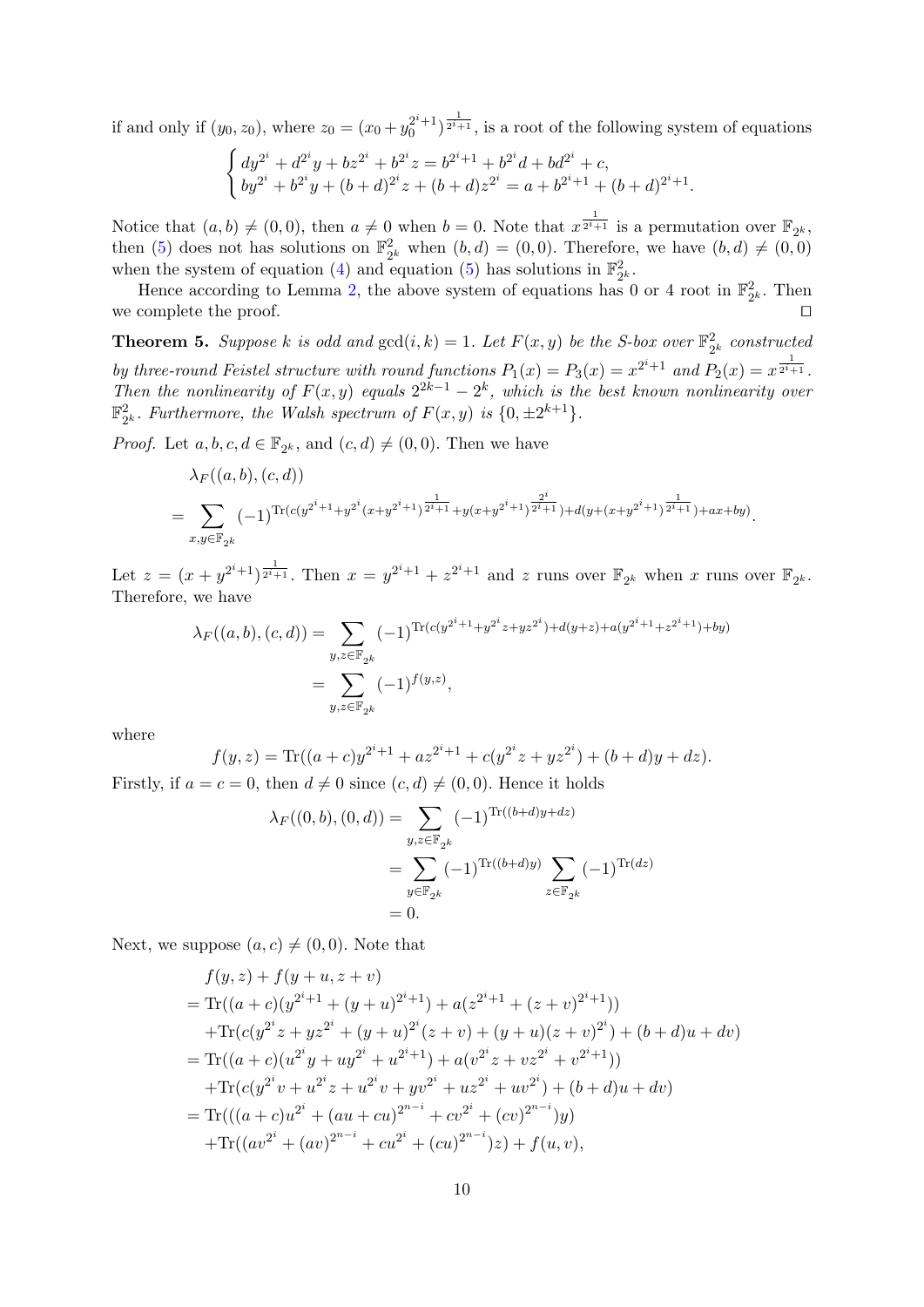then it holds that

$$
\lambda_F((a,b),(c,d))^2 = \sum_{y,z \in \mathbb{F}_{2^k}} (-1)^{f(y,z)} \times \sum_{u,v \in \mathbb{F}_{2^k}} (-1)^{f(y+u,z+v)}
$$
  
\n
$$
= \sum_{y,z,u,v \in \mathbb{F}_{2^k}} (-1)^{f(y,z)+f(y+u,z+v)}
$$
  
\n
$$
= \sum_{y \in \mathbb{F}_{2^k}} (-1)^{\text{Tr}((cv^{2^i}+(cv)^{2^{n-i}}+(a+c)u^{2^i}+(au+cu)^{2^{n-i}})y)}
$$
  
\n
$$
\times \sum_{z \in \mathbb{F}_{2^k}} (-1)^{\text{Tr}((cu^{2^i}+(cu)^{2^{n-i}}+av^{2^i}+(av)^{2^{n-i}})z)}
$$
  
\n
$$
\times \sum_{u,v \in \mathbb{F}_{2^k}} (-1)^{f(u,v)}
$$
  
\n
$$
= 2^{2k} \sum_{u,v \in R(a,c)} (-1)^{f(u,v)},
$$

where  $R(a, c)$  is the solution set of the following system of equations with variables u and v

$$
\begin{cases} av^{2^i} + (av)^{2^{n-i}} + cu^{2^i} + (cu)^{2^{n-i}} = 0, \\ cv^{2^i} + (cv)^{2^{n-i}} + (a+c)u^{2^i} + (au+cu)^{2^{n-i}} = 0. \end{cases}
$$

Note that  $(a, c) \neq (0, 0)$ , then according to Lemma [3,](#page-7-0) the above system of equations has exactly 4 roots in  $\mathbb{F}_2^2$  $2 \n<sub>2</sub>k$ . Denote

$$
R(a, c) = \{(u_i, v_i) \mid 0 \le i \le 3\}.
$$

Notice that  $f(y, z) + f(y + u, z + v) = f(u, v)$  for  $(u, v) \in R(a, c)$  and  $(y, z) \in \mathbb{F}_2^2$  $x_2^2$ , which means  $f(u, v)$  is linear on  $R(a, c)$ . Therefore,  $f(u, v)$  is a balanced function or a constant 0 on  $R(a, c)$ . Note that  $(0, 0) \in R(a, c)$ , then it holds

$$
\lambda_F((a,b),(c,d))^2 = \begin{cases} 2^{2k+2} & f(u_i,v_i) = 0 \text{ for all } 0 \le i \le 3, \\ 0 & \text{otherwise.} \end{cases}
$$

Hence

$$
\lambda_F((a,b),(c,d)) \in \{0, \pm 2^{k+1}\},\
$$

and we complete the proof.  $\Box$ 

At the end of this section, we investigate the algebraic degree of  $F(x, y)$ . The following results are needed.

<span id="page-10-1"></span>**Lemma 4.** [\[22\]](#page-15-9) Suppose k is odd and  $gcd(i,k) = 1$ . Then the compositional inverse of  $x^{2^i+1}$ over  $\mathbb{F}_{2^k}$  is  $x^t,$  where  $t=$  $\frac{k-1}{2}$  $j=0$  $2^{2ij} \mod (2^k - 1)$ . Its algebraic degree is  $\frac{k+1}{2}$ .

<span id="page-10-0"></span>**Lemma 5.**  $[4,7]$  $[4,7]$  Suppose  $F(x) \in \mathbb{F}_{2^n}[x]$ . If  $\lambda_F(a,b) \in \{0, \pm 2^{\frac{n+s}{2}}\}$  for all  $b \in \mathbb{F}_{2^n}^*$  and  $a \in \mathbb{F}_{2^n}$ , then  $d^{\circ}(F) \leq \frac{n-s}{2} + 1$ .

**Theorem 6.** Suppose k is odd and  $gcd(i,k) = 1$ . Let  $F(x, y)$  be the S-box over  $\mathbb{F}_2^2$  $n_2^2$ <sub>k</sub> constructed by three-round Feistel structure with round functions  $P_1(x) = P_3(x) = x^{2^i+1}$  and  $P_2(x) = x^{\frac{1}{2^i+1}}$ . Then the algebraic degree of  $F(x, y)$  equals k.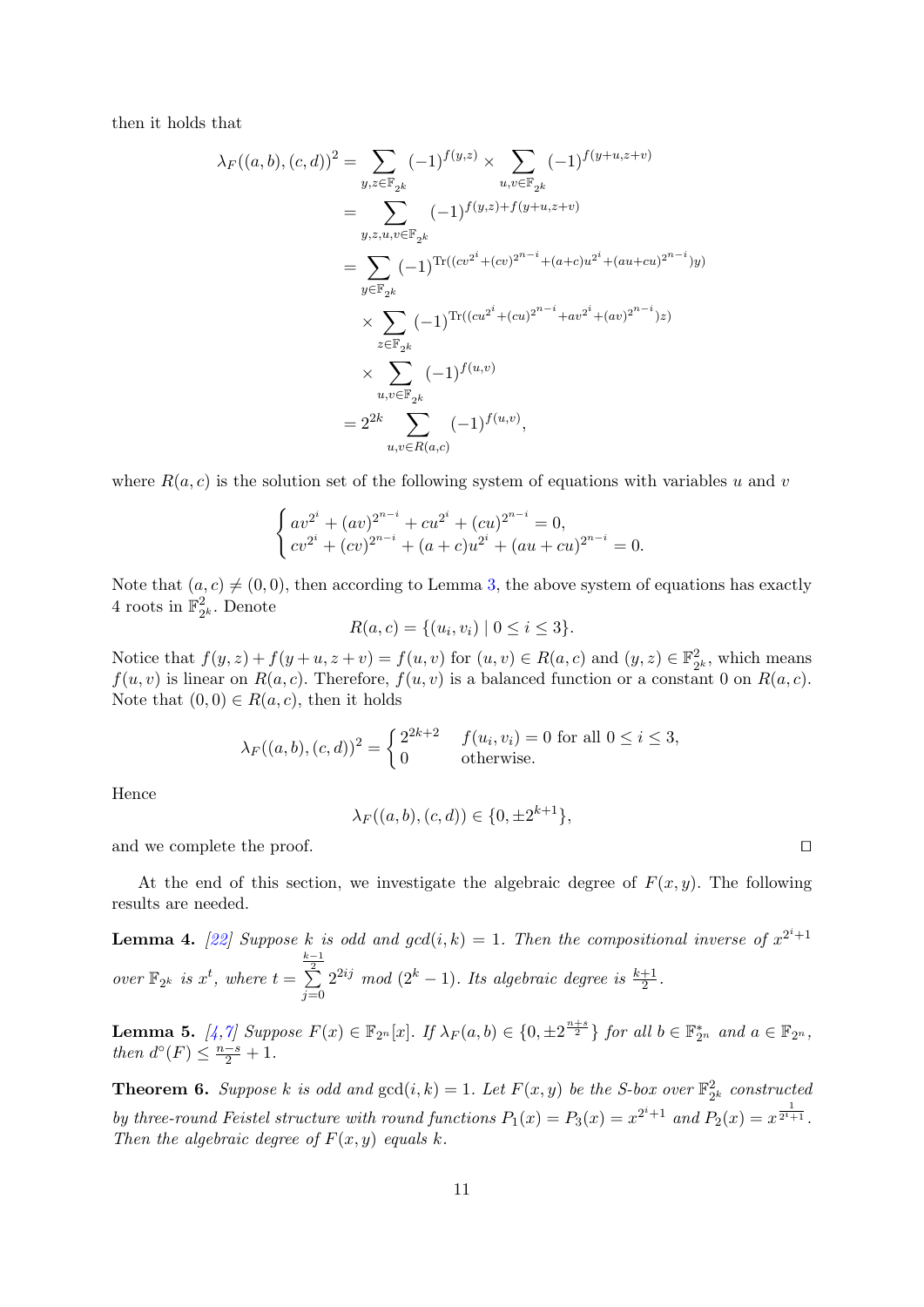Proof. Firstly, according to Theorem [5](#page-9-0) and Lemma [5,](#page-10-0) we have

$$
d^{\circ}(F(x, y)) \le \frac{2k - 2}{2} + 1 = k.
$$

Next, let  $S = \{2ij \text{ mod } k \mid 0 \leq j \leq \frac{k-1}{2} \}$  $\frac{-1}{2}$  and for  $s \subseteq S$ , define

$$
2^s = \begin{cases} 0 & s = \emptyset, \\ \sum_{j \in s} 2^j \bmod (2^k - 1) & s \neq \emptyset. \end{cases}
$$

Then according to Lemma [4,](#page-10-1) the compositional inverse of  $x^{2^i+1}$  is  $x^{2^S}$ . Hence we have

$$
(x + y^{2^{i+1}})^{\frac{1}{2^{i+1}}} = (x + y^{2^{i+1}})^{2^{S}}
$$
  
= 
$$
\sum_{s_1 \subseteq S} x^{2^{s_1}} y^{(2^{i+1})2^{S \setminus s_1}}
$$
  
= 
$$
\sum_{s_1 \subseteq S} (2^{i+1})^{\frac{k-1}{2}} z^{2^{i}j} \mod (2^k - 1)
$$
  
= 
$$
xy^{d_1} + F'(x, y),
$$

where  $F'(x, y) = \sum$  $\{0\} \neq s_1 \subseteq S$  $x^{2^{s_1}}y^{(2^i+1)2^{S\setminus s_1}}$  and

$$
d_1 = (2^i + 1) \sum_{j=1}^{\frac{k-1}{2}} 2^{2ji} \mod (2^k - 1) = \sum_{j=2}^k 2^{ji} \mod (2^k - 1).
$$

We claim that  $\omega_2(d_1) = k - 1$ . Otherwise there exist  $2 \leq j_1 < j_2 \leq k$ , such that  $2^{ij_1} =$  $2^{ij_2} \mod (2^k-1)$ . This is equivalent to  $ij_1 = ij_2 \mod k$ , since for an integer  $r \in \mathbb{Z}$ ,  $2^r \mod (2^k-1)$ . 1) =  $2^{r'}$ , where  $0 \leq r' \leq k-1$  and  $r' = r \mod k$ . Thus  $k|i(j_2 - j_1)|$ . Note that  $gcd(i, k) = 1$ , then  $j_1 = j_2$ , which is a contradiction. Therefore, it holds

$$
\omega_2(d_1) = k - 1,
$$

and hence

$$
d^{\circ}(xy^{d_1}) = k.
$$

Notice that  $xy^{d_1}$  does not appear in the terms of  $F'(x, y)$ , then the algebraic degree of  $y +$  $(x + y^{2^{i}+1})^{\frac{1}{2^{i}+1}}$  equals k. This means  $F(x, y)$  has a component function with algebraic degree k. Thus  $d^{\circ}(F(x, y)) \geq k$ . Then we complete the proof.

According to the above results, we have the following result.

<span id="page-11-0"></span>**Theorem 7.** Suppose k is an odd integer and  $gcd(i, k) = 1$ . Let

$$
F(x,y) = (x + y^{2^{i}+1} + (y + (x + y^{2^{i}+1})^{\frac{1}{2^{i}+1}})^{2^{i}+1}, y + (x + y^{2^{i}+1})^{\frac{1}{2^{i}+1}}),
$$

which is the S-box over  $\mathbb{F}_2^2$  $\frac{2}{2^k}$  constructed by three-round Feistel structure with round functions  $P_1 = P_3 = (x)^{2^i+1}$  and  $P_2 = P_1(x)^{-1} = x^{\frac{1}{2^i+1}}$ . Then the following statements hold.

(1)  $F(x, y)$  is an involution over  $\mathbb{F}_2^2$  $x_{2^k}^2$ , which means  $F(F(x, y)) = (x, y)$ .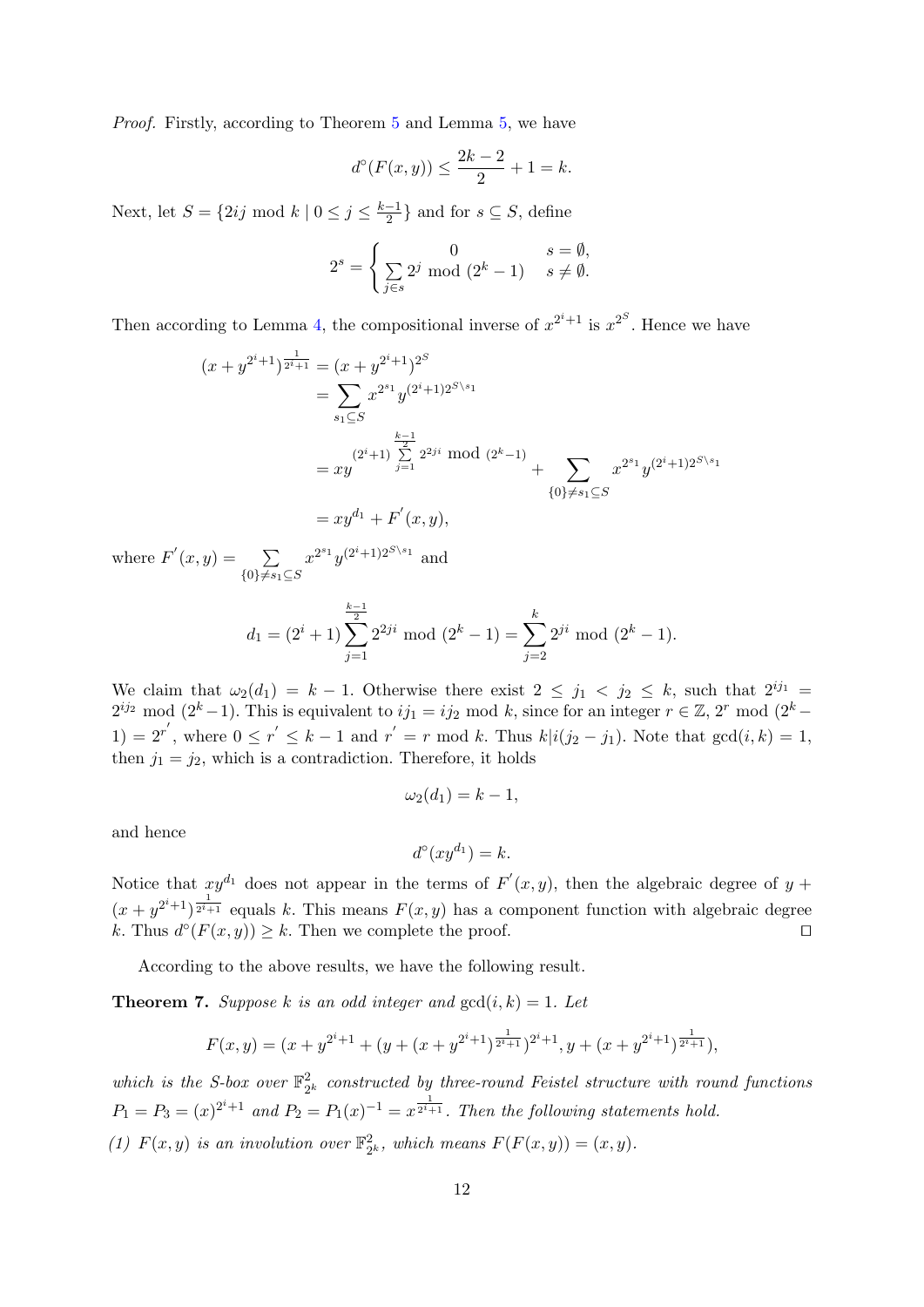- (2) The differential uniformity of  $F(x, y)$  equals 4 and its differential spectrum is  $\{0, 4\}.$
- (3) The nonlinearity of  $F(x, y)$  equals  $2^{2k-1} 2^k$  and its Walsh spectrum is  $\{0, \pm 2^{k+1}\}.$
- (4) The algebraic degree of  $F(x, y)$  equals k.

Remark 1. When  $k = 3$ ,  $i = 1$ , it can be checked that  $F(x, y)$  in Theorem [7](#page-11-0) is CCZ-equivalent to  $x^5$ . In general, we do not know whether  $F(x, y)$  is CCZ-equivalent to the Gold type permutations over  $\mathbb{F}_{2^{2k}}$ , i.e.,  $x^{2^i+1}$  with  $gcd(i, 2k) = 2$ . However, the permutations in Theorem [7](#page-11-0) are still interesting due to their efficient hardware implementation.

The following result also holds, whose proof is similar to the proof of above results.

<span id="page-12-1"></span>**Theorem 8.** Suppose k is an odd integer and  $gcd(i,k) = 1, \alpha, \beta, \gamma \in \mathbb{F}_{2^k}$ . Let

$$
F(x,y) = (x + (y + \alpha)^{2^{i}+1} + (y + \gamma + (x + \beta + (y + \alpha)^{2^{i}+1})^{\frac{1}{2^{i}+1}})^{2^{i}+1}, y + (x + \beta + (y + \alpha)^{2^{i}+1})^{\frac{1}{2^{i}+1}}),
$$

which is the S-box over  $\mathbb{F}_2^2$  $\frac{2}{2^k}$  constructed by three-round Feistel structure with round functions  $P_1(x) = (x+\alpha)^{2^i+1}, P_2(x) = (x+\beta)^{\frac{1}{2^i+1}}$  and  $P_3(x) = (x+\gamma)^{2^i+1}$ . Then the following statements hold.

- (1)  $F(x, y)$  is an involution over  $\mathbb{F}_2^2$  $\frac{2}{2^k}$  when  $\alpha = \gamma$ .
- (2) The differential uniformity of  $F(x, y)$  equals 4 and its differential spectrum is  $\{0, 4\}$ .
- (3) The nonlinearity of  $F(x, y)$  equals  $2^{2k-1} 2^k$  and its Walsh spectrum is  $\{0, \pm 2^{k+1}\}.$
- (4) The algebraic degree of  $F(x, y)$  equals k.

*Remark 2.* "Characterizing the F-functions whose maximum differential probability with keys is small" is an open problem proposed in  $[1]$ . In that paper, the *i*-th round of Feistel structure is a transformation as  $(L_i, R_i) \to (R_i, L_i + f(L_i + k_i))$ . F-function means  $f(x + k_i)$ , where f is a permutation and  $k_i$  is the *i*-th round key. Theorem [8](#page-12-1) means that for any fixed round keys, the three-round Feistel scheme with round functions  $P_1 = P_3 = x^{2^i+1}$  and  $P_2 = x^{\frac{1}{2^i+1}}$  always posses the best differential uniformity and nonlinearity.

#### <span id="page-12-0"></span>5 Constructing optimal 4-bit S-boxes with unbalanced Feistel structure

Four bit S-boxes are always chosen for lightweight cryptography because of their less hardware implementation cost. It has been shown that, the best differential uniformity and nonlinearity of 4-bit S-boxes both equal 4 [\[17\]](#page-15-5). These S-boxes are called optimal 4-bit S-boxes.

In order to reduce hardware implementation cost, a method of constructing recursive diffusion layers is proposed in PHONTON [\[14\]](#page-15-20) and LED [\[15\]](#page-15-21), and further studied in [\[26\]](#page-15-22). We use a similar idea to construct recursive S-boxes in this section. We show that some optimal 4-bit S-boxes can be constructed with 4 or 5 round unbalanced Feistel structure.



<span id="page-12-2"></span>Fig. 2. Constructing S-box with NLFSR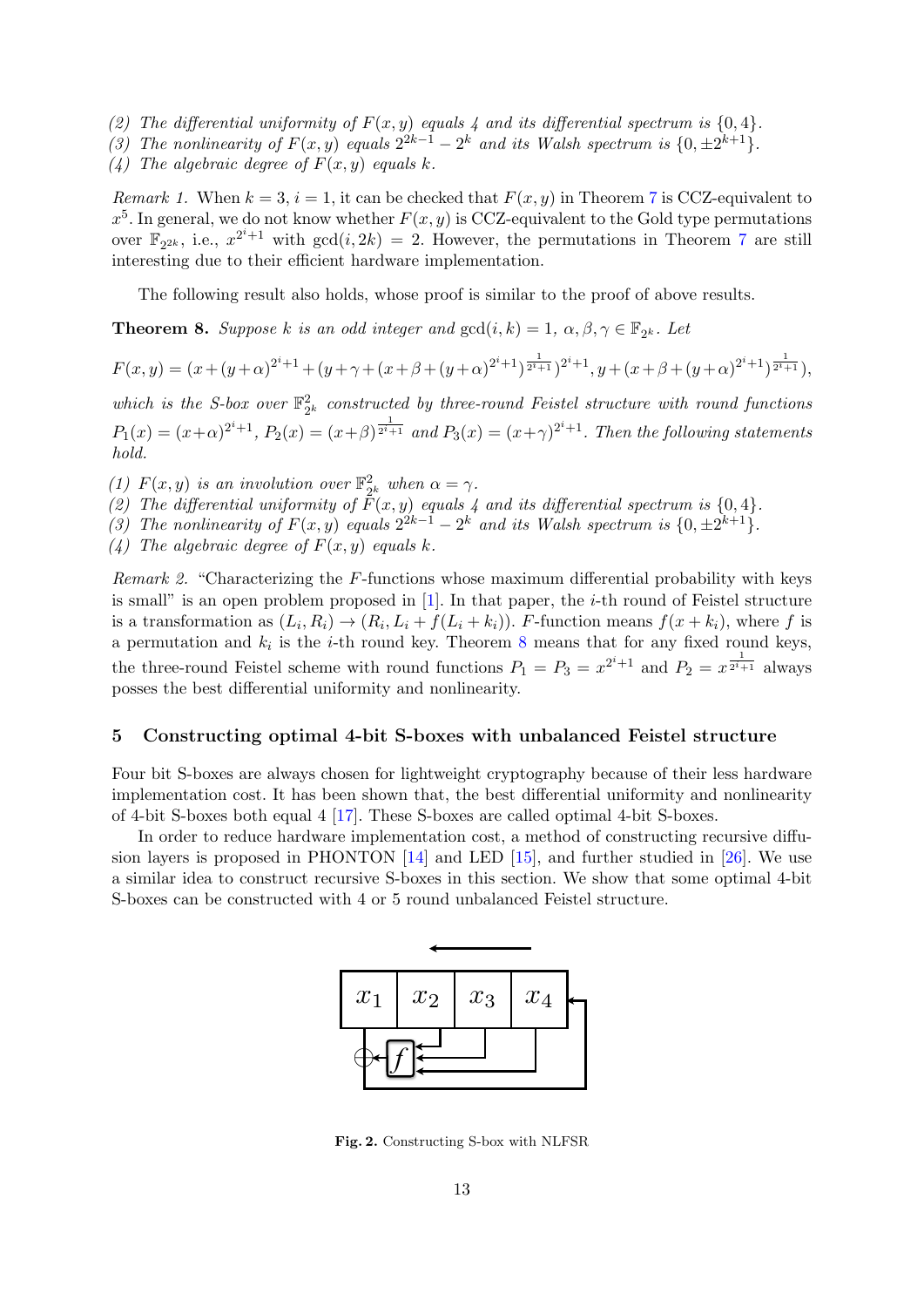|                                     | Operations $G_i$ f |   |                                                   | Operations | $G_i$ |
|-------------------------------------|--------------------|---|---------------------------------------------------|------------|-------|
| $x_2x_3$                            | (1, 1, 0)          | 8 | $x_2x_3+1$                                        | (1, 1, 1)  | 8     |
| $x_3x_4$                            | (1, 1, 0)          | 8 | $x_3x_4+1$                                        | (1, 1, 1)  | 8     |
| $(x_3+1)x_4$                        | (1, 1, 1)          | 8 | $(x_3+1)x_4+1$ <sup>*</sup>                       | (1, 1, 2)  | 8     |
| $x_2(x_3+1)$                        | (1, 1, 1)          | 8 | $x_2(x_3+1)+1$ *                                  | (1, 1, 2)  | 8     |
| $x_3(x_4+1)$                        | (1, 1, 1)          | 8 | $x_3(x_4+1)+1$ *                                  | (1, 1, 2)  | 8     |
| $(x_2+1)x_3$                        | (1, 1, 1)          | 8 | $(x_2+1)x_3+1$ <sup>*</sup>                       | (1, 1, 2)  | 8     |
| $(x_2+1)(x_3+1)+1$                  | (1, 1, 3)          | 8 | $(x_2+1)(x_3+1)$                                  | (1, 1, 2)  | 8     |
| $(x_3+1)(x_4+1)+1$                  | (1, 1, 3)          | 8 | $(x_3+1)(x_4+1)$                                  | (1, 1, 2)  | 8     |
| $x_2x_3 + x_4$                      | (2, 1, 0)          | 8 | $x_2x_3 + x_4 + 1^*$                              | (2, 1, 1)  | 8     |
| $x_2 + x_3x_4$                      | (2, 1, 0)          | 8 | $x_2 + x_3x_4 + 1$ *                              | (2, 1, 1)  | 8     |
| $x_2 + (x_3 + 1)x_4$                | (2, 1, 1)          | 8 | $x_2 + (x_3 + 1)x_4 + 1$                          | (2, 1, 2)  | 8     |
| $(x_2+1)x_3+x_4$                    | (2, 1, 1)          | 8 | $(x_2+1)x_3+x_4+1$                                | (2, 1, 2)  | 8     |
| $x_2+x_3(x_4+1)$                    | (2, 1, 1)          | 8 | $x_2 + x_3(x_4 + 1) + 1$                          | (2, 1, 2)  | 8     |
| $x_2(x_3+1)+x_4$                    | (2, 1, 1)          | 8 | $x_2(x_3+1)+x_4+1$                                | (2, 1, 2)  | 8     |
| $x_2 + (x_3 + 1)(x_4 + 1) + 1$      | (2, 1, 3)          | 8 | $x_2 + (x_3 + 1)(x_4 + 1)^{\star}$                | (2, 1, 2)  | 8     |
| $(x_2+1)(x_3+1)+x_4+1$              | (2, 1, 3)          | 8 | $(x_2+1)(x_3+1)+x_4^*$                            | (2, 1, 2)  | 8     |
| $x_2(x_3+x_4)+x_3x_4$               | (3, 2, 0)          | 1 | $x_2(x_3+x_4)+x_3x_4+1$                           | (3, 2, 1)  | 1     |
| $x_2(x_4+x_3+1)+(x_3+1)x_4$         | (3, 2, 1)          | 1 | $x_2(x_4+x_3+1)+(x_3+1)x_4+1$                     | (3, 2, 2)  | 1     |
| $x_2(x_3 + x_4 + 1) + x_3(x_4 + 1)$ | (3, 2, 1)          | 1 | $x_2(x_3 + x_4 + 1) + x_3(x_4 + 1) + 1$ (3, 2, 2) |            | 1     |
| $(x_2+1+x_4)x_3+(x_2+1)x_4$         | (3, 2, 1)          | 1 | $(x_2+1+x_4)x_3+(x_2+1)x_4+1$                     | (3, 2, 2)  | 1     |

<span id="page-13-0"></span>**Table 2.** Boolean functions such that  $P_f^4$  are optimal 4-bit S-boxes

**Construction 1** Suppose f is a nonlinear Boolean function with three variables, and  $x_i \in$  $\mathbb{F}_2$ ,  $1 \leq i \leq 4$ . One round unbalanced Feistel structure is a transformation as follows

$$
P_f(x_1, x_2, x_3, x_4) = (x_2, x_3, x_4, x_1 + f(x_2, x_3, x_4)).
$$

Then an S-box over  $\mathbb{F}_2^4$  can be constructed with t round unbalanced Feistel structure as follows

$$
F(x_1, x_2, x_3, x_4) = P_f^t(x_1, x_2, x_3, x_4),
$$

where  $t = 4$  or 5,  $P_f^j$  $\frac{p^j_f}{f}$  defined as  $P_f(P_f^{j-1})$  $f^{(j-1)}$  for  $j \geq 2$  and  $P_f^1 = P_f$ .

It is easy to see that  $P_f^t$  is a permutation over  $\mathbb{F}_2^4$  for  $t \geq 1$ . In order to update every bit of the output of the S-boxes constructed as above, t should larger than or equal to 4. Considering the efficiency of S-boxes, it is better to construct S-boxes with not too many rounds. Thus, we choose  $t = 4$  or 5 in the above construction.  $P_f^t$  can be implemented with nonlinear feedback register (NLFSR) as shown in Figure [2.](#page-12-2) It also can be implemented similarly as the implementation of S-boxes in Piccolo [\[23\]](#page-15-23) and LS-design [\[13\]](#page-15-24).

Let  $Q_f(x_1, x_2, x_3, x_4) = (x_4 + f(x_1, x_2, x_3), x_1, x_2, x_3)$ , which is also a transformation that can be implemented easily. Then it is easy to verify that

$$
P(Q(x_1, x_2, x_3, x_4)) = (x_1, x_2, x_3, x_4).
$$

Hence the compositional inverse of  $P_f^t$  equals  $Q_f^t$ . It should be noticed  $Q_f^t$  also can be implemented with nonlinear shift register.

By an exhaustive searching, we list all Boolean functions f such that  $P_f^4$ ,  $P_f^5$  are optimal 4-bit S-boxes in Table [2](#page-13-0) and Table [3](#page-14-1) respectively. The cost of hardware implementation of one round transformations of  $P_f^t$ , i.e.  $x_1 + f$ , is estimated in the two tables. An element " $(r_1, r_2, r_3)$ " in the "Operations" columns of the two tables means that the number of operations "+" (XOR), "\*" (AND) and "+1" (NOT) in  $x_1 + f$  is  $r_1, r_2$  and  $r_3$  respectively.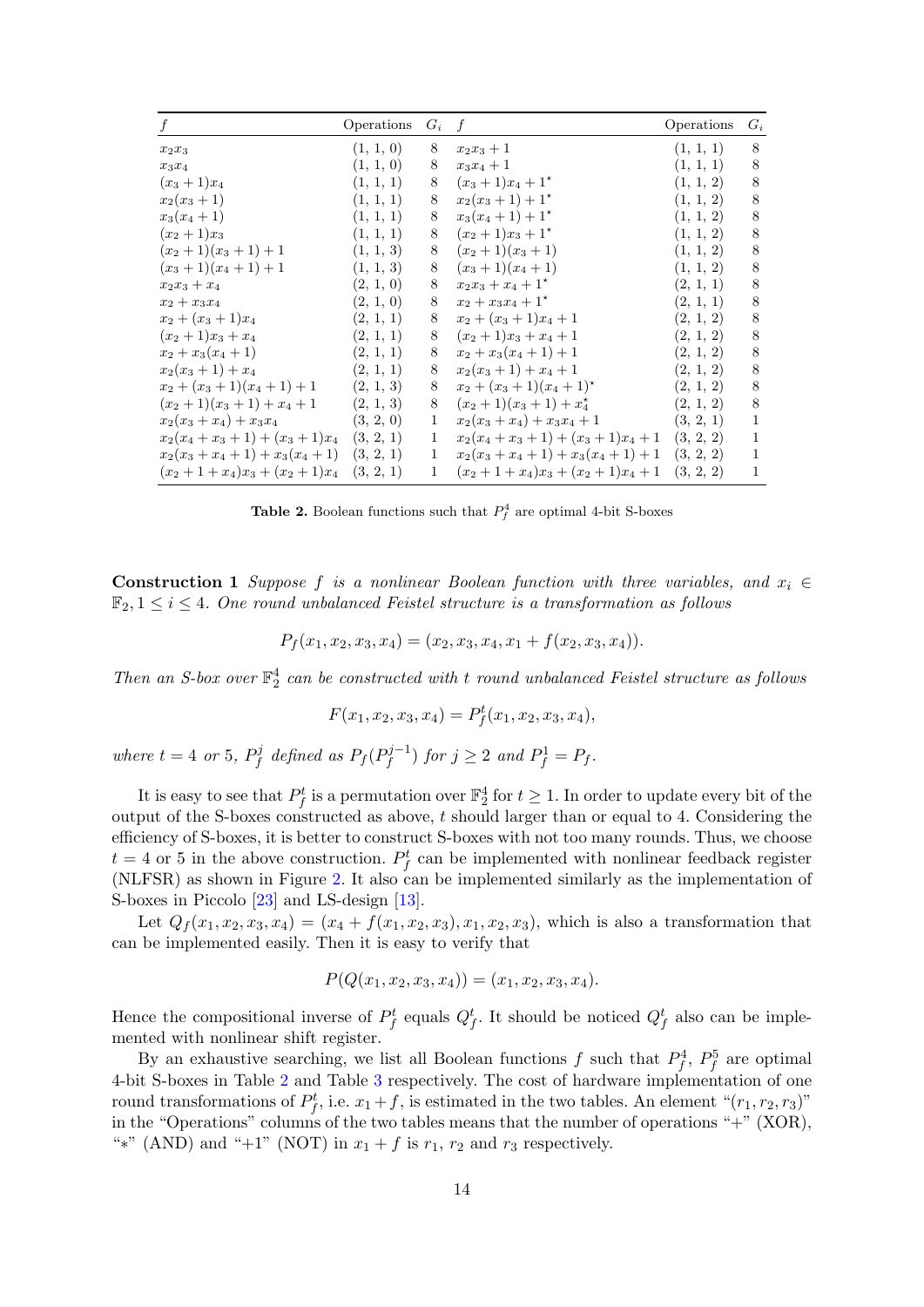|                                   | Operations $G_i$ f |                |                                    | Operations $G_i$ |    |
|-----------------------------------|--------------------|----------------|------------------------------------|------------------|----|
| $x_2(x_3+x_4)+1$                  | (2, 1, 1)          | $7^{\circ}$    | $(x_2+x_4)x_3+1$ *                 | (2, 1, 1)        | 4  |
| $(x_2+x_3)x_4+1$                  | (2, 1, 1)          | $7\phantom{.}$ | $(x_2+x_4)(x_3+1)+1$ *             | (2, 1, 2)        | 4  |
| $(x_2+x_3)(x_4+1)+1$              | (2, 1, 2)          | $7^{\circ}$    | $(x_2+1)(x_3+x_4)+1$               | (2, 1, 2)        | 7  |
| $x_2x_3 + (x_2 + 1)x_4$           | (2, 2, 1)          | 13             | $x_2(x_4+1)+x_3x_4$                | (2, 2, 1)        | 13 |
| $x_2x_4+x_3(x_4+1)+1$             | (2, 2, 2)          | 13             | $x_2(x_3+1)+x_3(x_4+1)$            | (2, 2, 2)        | 4  |
| $(x_2+1)x_3+x_2x_4+1$             | (2, 2, 2)          | 13             | $x_2x_4 + (x_3 + 1)(x_4 + 1)^{*}$  | (2, 2, 2)        | 13 |
| $x_2x_3 + (x_2 + 1)(x_4 + 1)^{*}$ | (2, 2, 2)          | 13             | $(x_2+1)(x_4+1)+x_3x_4^*$          | (2, 2, 2)        | 13 |
| $(x_2+1)(x_3+1)+x_2x_4^{\star}$   | (2, 2, 2)          | 13             | $(x_2+1)x_3+(x_3+1)x_4$            | (2, 2, 2)        | 4  |
| $x_2((x_3+1)x_4+1)+x_3(x_4+1)$    | (2, 3, 3)          | 11             | $(x_2(x_4+1)+1)x_3+(x_2+1)x_4$     | (2, 3, 3)        | 11 |
| $(x_2x_3+1)x_4+(x_2+1)(x_3+1)$    | (2, 3, 3)          | 11             | $x_2(x_3x_4+1)+(x_3+1)(x_4+1)$     | (2, 3, 3)        | 11 |
| $(x_2x_3+1)x_4+(x_2+1)(x_3+1)+1$  | (2, 3, 4)          | 11             | $(x_2x_4+1)x_3+(x_2+1)(x_4+1)+1$   | (2, 3, 4)        | 3  |
| $x_2(x_3x_4+1)+(x_3+1)(x_4+1)+1$  | (2, 3, 4)          | 11             | $x_2(x_3(x_4+1)+1) + (x_3+1)x_4+1$ | (2, 3, 4)        | 3  |
| $(x_2(x_4+1)+1)x_3+(x_2+1)x_4+1$  | (2, 3, 4)          | 11             | $x_2((x_3+1)x_4+1)+x_3(x_4+1)+1$   | (2, 3, 4)        | 11 |

<span id="page-14-1"></span>**Table 3.** Boolean functions such that  $P_f^5$  are optimal 4-bit S-boxes

According to [\[17\]](#page-15-5), there are exactly 16 classes of optimal 4-bit S-boxes up to affine equivalence. An element "j" in the columns " $G_i$ " in Table [2](#page-13-0) (resp. Table [3\)](#page-14-1) means the  $P_f^4$  (resp.  $P_f^5$ ) is CCZ-equivalent to  $G_j$  in [\[17\]](#page-15-5). It can be checked that the S-box used in PRESENT [\[2\]](#page-15-25) is affine equivalent to  $G_1$ .

The functions with a " $\star$ " in the superscript, such as " $f^{\star}$ ", in Table [2](#page-13-0) (resp. Table [3\)](#page-14-1) means that  $P_f^4$  (resp.  $P_f^5$ ) does not have fixed points. For other functions in the two tables, it can be checked that there always exists nonzero constant  $(a_1, a_2, a_3, a_4) \in \mathbb{F}_2^4$ , such that  $P_f^4(x_1 + a_1, x_2 + a_3)$  $a_2, x_3 + a_3, x_4 + a_4$  (resp.  $P_f^5(x_1 + a_1, x_2 + a_2, x_3 + a_3, x_4 + a_4)$ ) does not have fixed points. Note that adding a constant to input does not change the differential uniformity and nonlinearity, then for any function  $f$  in the two tables, optimal 4-bit S-boxes with no fixed points can also be constructed by adding a constant to the input. For example, let  $f = x_2x_3$ , by adding  $(1, 0, 1, 0)$ to the input of  $P_f^4$ , we have  $P_f^4(x_1+1, x_2, x_3+1, x_4)$  is a optimal 4-bit S-boxes which does not have fixed points.

With the method in this section, it can only use 1 XOR, 1 AND and 2 NOT for one round transformation to construct an 4-bit optimal S-box with no fixed points by 4 round unbalanced Feistel structure, see Table [2.](#page-13-0)

## <span id="page-14-0"></span>6 Conclusion

In the present paper, we investigate cryptographic properties of S-boxes constructed with threeround Feistel structure. A class of differential 4-uniform S-boxes with the best known nonlinearity over  $\mathbb{F}_2^2$  $\frac{2}{2^k}$  for k odd is given. It is also shown that optimal 4-bit S-boxes can be constructed with unbalanced Feistel structure and some experiment results are given in the paper. The problem of constructing new, which means CCZ-inequivalent to known ones, differential 4-uniform permutations over  $\mathbb{F}_2^2$  $\frac{2}{2^k}$  with the best known nonlinearity is an interesting problem that needs further study.

## Acknowledgements

We are grateful to the anonymous reviewers for their valuable comments on this paper which have improved the presentation of the paper greatly. This work was supported by the 973 project under Grant (2013CB834203), by the National Science Foundation of China (No.61303255, No.61379142).